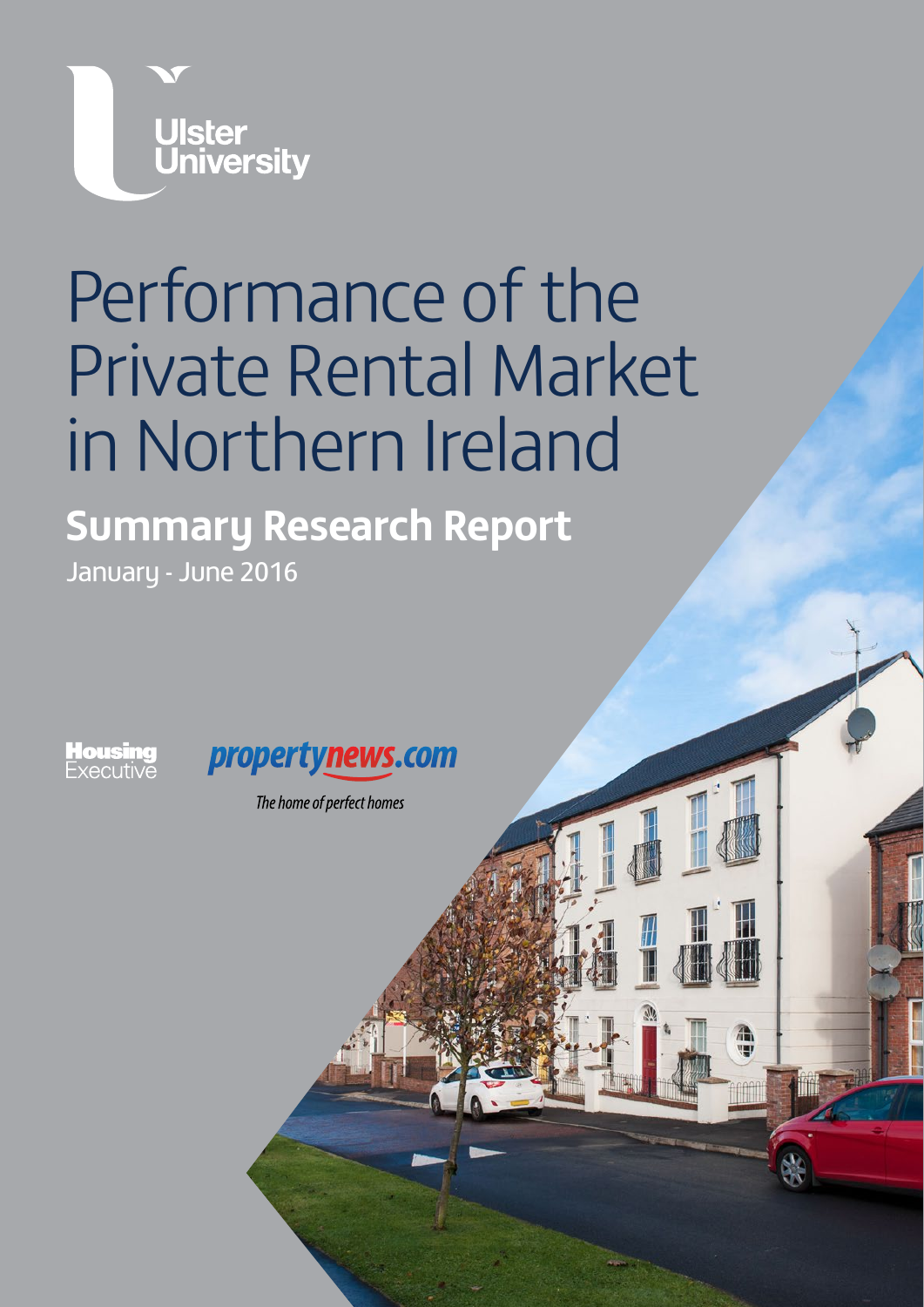## Disclaimer

This report is prepared from information that we believe is collated with care, but we do not make any statement as to its accuracy or completeness. We reserve the right to vary our methodology. The report does not constitute legal or other professional advice. Persons seeking to place reliance on any information contained in this report for their own or third party commercial purposes do so at their own risk.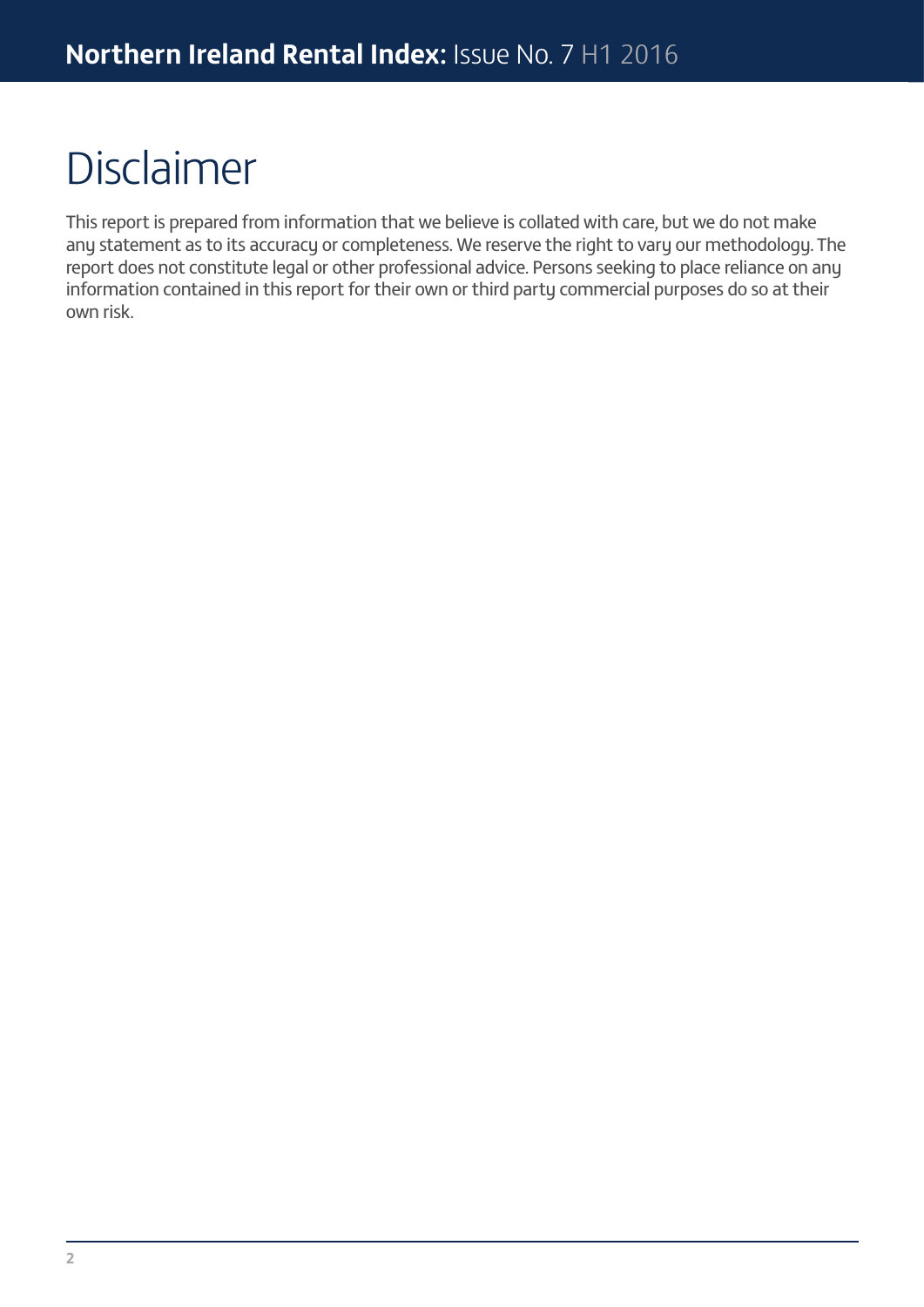## **Contents**

|     | <b>List of Tables</b>                                                            | 4              |
|-----|----------------------------------------------------------------------------------|----------------|
|     | <b>List of Figures</b>                                                           | 4              |
| 1.0 | <b>Introduction</b>                                                              | 5              |
| 2.0 | Methodology                                                                      | 5              |
| 3.0 | <b>Rental Performance in Northern Ireland</b>                                    | 6              |
|     | Distribution of Properties Let in Northern Ireland<br>3.1                        | 6              |
|     | 3.2<br>Distribution of Banded Monthly Rent                                       | $\overline{7}$ |
|     | Northern Ireland Average Monthly Rent<br>3.3                                     | 8              |
|     | The Northern Ireland Private Rental Index<br>3.4                                 | 9              |
| 4.0 | <b>Rental Performance in Belfast City Council Area</b>                           | 11             |
|     | Distribution of Properties Let in Belfast City Council Area<br>4.1               | 11             |
|     | Distribution of Banded Monthly Rent in Belfast City Council Area<br>4.2          | 12             |
|     | 4.3<br>Average Rent in Belfast City Council Area                                 | 13             |
|     | 4.3.1 Average Rent by Property Type                                              | 14             |
|     | 4.3.2 Average Rent by Number of Bedrooms                                         | 14             |
|     | Wider Belfast Area Rent Guide<br>4.4                                             | 15             |
| 5.0 | <b>Rental Performance across the Local Government Districts</b>                  | 16             |
|     | Distribution of Properties Let by Local Government Districts<br>5.1              | 16             |
|     | 5.2<br>Distribution of Banded Monthly Rent across the Local Government Districts | 18             |
|     | 5.3<br>Average Rent by Local Government District                                 | 19             |
|     | 5.3.1 Average Rent by Property Type                                              | 19             |
|     | 5.3.2 Average Rent by Number of Bedrooms                                         | 20             |
| 6.0 | <b>Conclusion</b>                                                                | 22             |
|     |                                                                                  |                |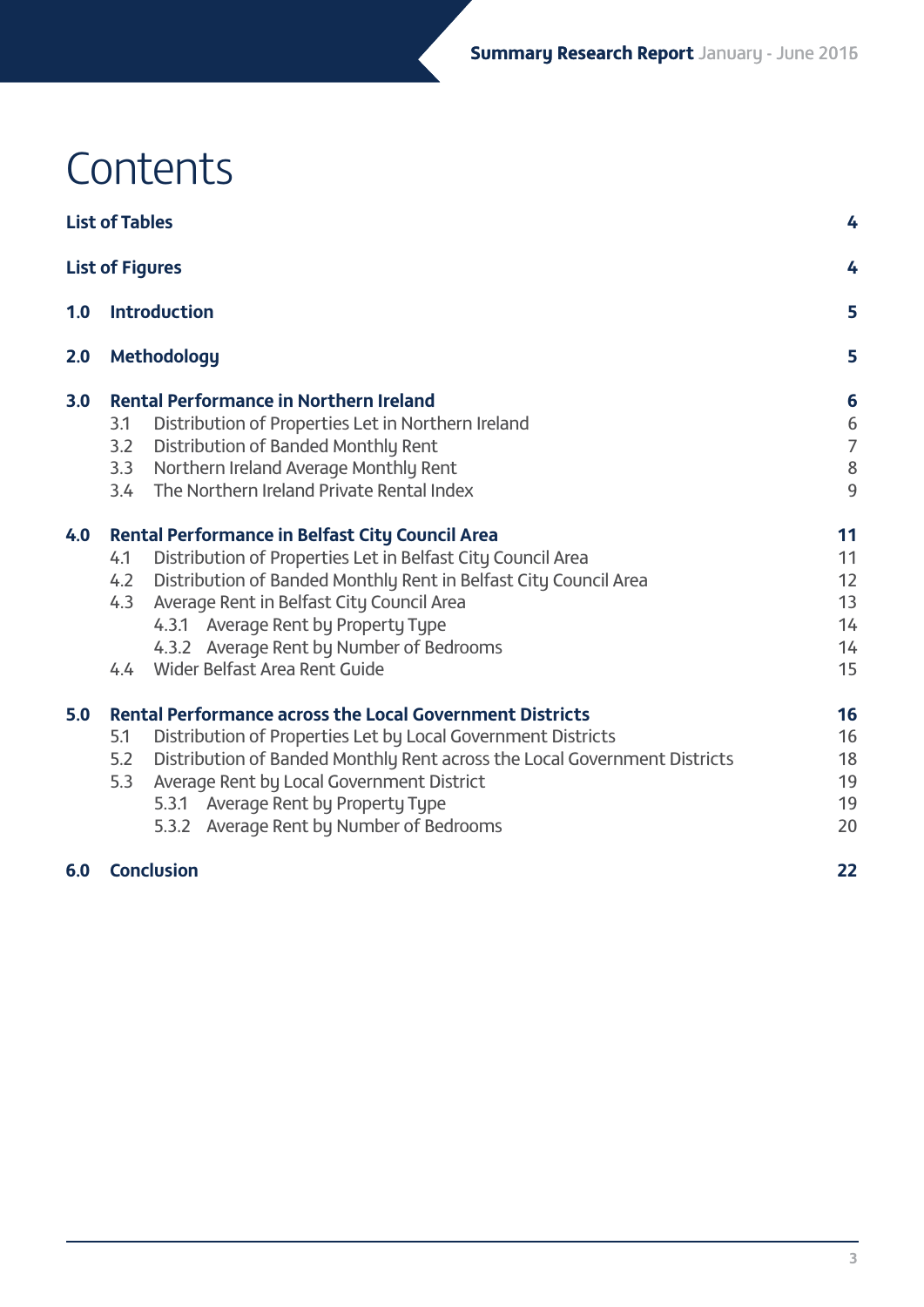## List of Tables

| Table 1  | Properties let by type                                                       | 7  |
|----------|------------------------------------------------------------------------------|----|
| Table 2  | Properties let by number of bedrooms                                         | 7  |
| Table 3  | Average rent by property type                                                | 8  |
| Table 4  | Average rent by number of bedrooms                                           | 9  |
| Table 5  | Northern Ireland quarterly rental indices by type and bedrooms               | 9  |
| Table 6  | Properties let in Belfast City Council Area by property type                 | 12 |
| Table 7  | Properties let in Belfast City Council Area by number of bedrooms            | 12 |
| Table 8  | Average rent in Belfast City Council Area                                    | 13 |
| Table 9  | Average rent in Belfast City Council Area by property type                   | 14 |
| Table 10 | Average rent in Belfast City Council Area by number of bedrooms              | 14 |
| Table 11 | Average rent grid by postcode                                                | 15 |
| Table 12 | Properties let by property type                                              | 17 |
| Table 13 | Properties let by number of bedrooms                                         | 18 |
| Table 14 | Average monthly rent across Local Government Districts by property type      | 20 |
| Table 15 | Average monthly rent across Local Government Districts by number of bedrooms | 21 |
|          |                                                                              |    |

## List of Figures

| Figure 1 | Number of dwellings let across Northern Ireland                                           | 6  |
|----------|-------------------------------------------------------------------------------------------|----|
| Figure 2 | Histogram showing the distribution of banded monthly rent                                 | 8  |
| Figure 3 | Rental Indices v House Price Index Trend                                                  | 10 |
| Figure 4 | Number of dwellings let in Belfast City Council Area                                      | 11 |
| Figure 5 | Histogram showing the distribution of banded monthly rent in Belfast City Council Area 13 |    |
| Figure 6 | Number of properties let in Local Government Districts                                    | 16 |
| Figure 7 | Number of properties let in Local Government Districts H1 2016                            | 17 |
| Figure 8 | Histogram showing the distribution of banded monthly rents across Local Government        |    |
|          | <b>Districts</b>                                                                          | 18 |
| Figure 9 | Average monthly rent by Local Government Districts                                        | 19 |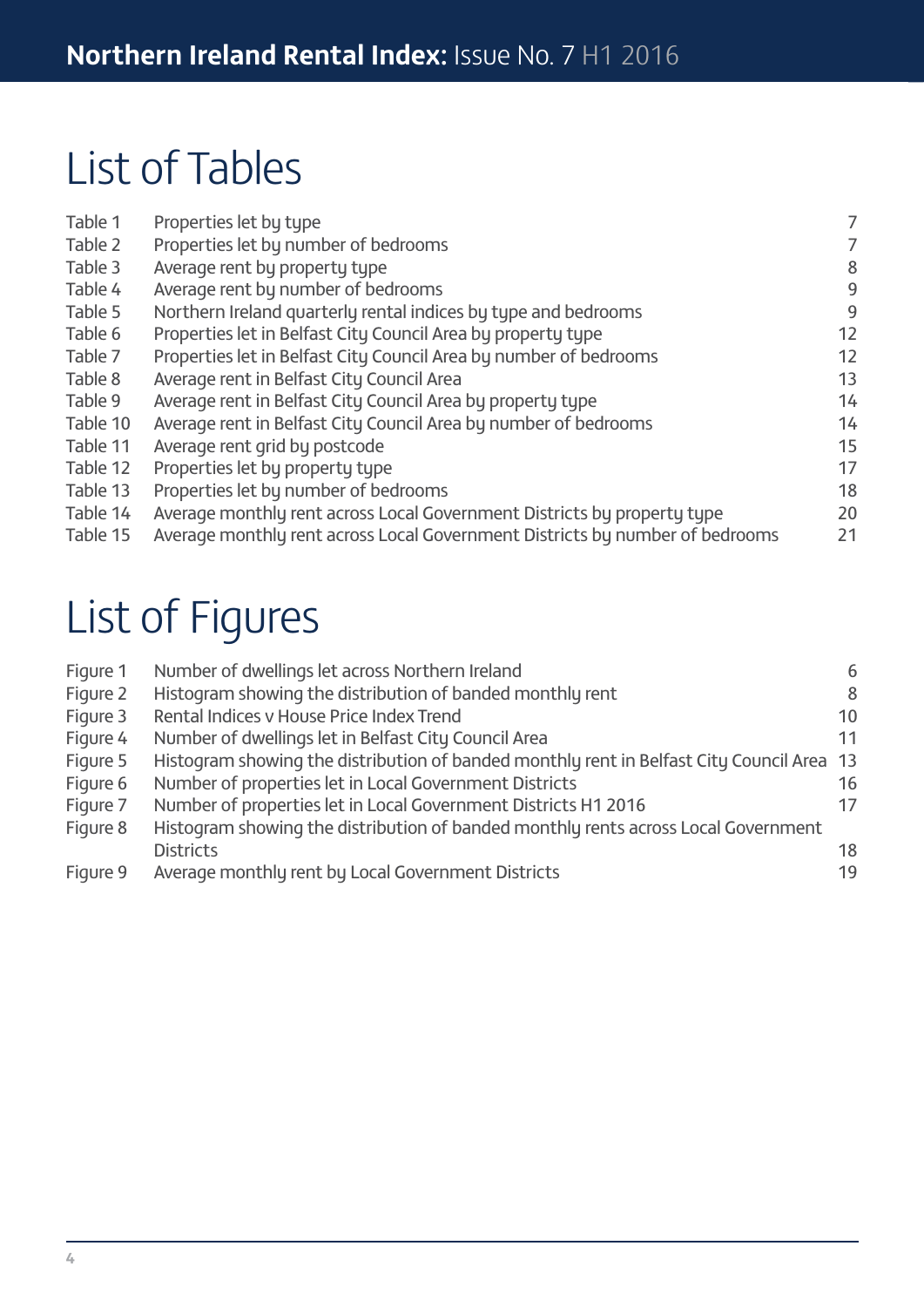## 1.0 Introduction

The latest survey of the Northern Ireland private rental sector indicates a buoyant market with continuing demand for rental properties. The analysis also reveals growth in average rent but cautions of some variability by property type. Nonetheless, the high rate of transactions indicates continuing buoyancy in the private rented sector. This report focuses on the performance of the private rental market in Northern Ireland during the first half (January-June) of 2016. The report analyses trends in the private rental sector at district council level during this six month period. Section 2 provides a brief overview of the methodology. Section 3 provides an insight into the number of properties let in Northern Ireland by property type and number of bedrooms as well as the average monthly rent by property type, number of bedrooms and location. The overall performance of the private rental market is measured and presented by weighted rental indices. Section 4 examines rental performance within the Belfast City Council Area. A rent grid is presented to highlight variance in rents across the wider Belfast region at postcode district level and by number of bedrooms. Section 5 analyses regional rental performance at the district council level by number of properties let and the average monthly rent by property type and number of bedrooms. Section 6 offers brief conclusions.

## 2.0 Methodology

The Northern Ireland rent index is a tool designed for practical application by policy makers and stakeholders. For this reason, methodological simplicity and transparency are important. The research has combined rental data from PropertyNews.com with NIHE rent data provided by the Housing Executive. The NIHE rental data is used to calculate the Local Housing Allowance received for the administration of private sector housing benefit. In order to combine the data sets, the NIHE rent data has been adjusted to the preferred monthly frequency and adjusted upward by property type to be inclusive of rates<sup>i</sup>.

The statistics presented in this report are premised on a sample of 10,919 rental transactions recorded on PropertyNews.com and NIHE (Housing Benefit in the PRS) database for the first half of 2016. The rental figures represent the average rent (per month) as advertised. Rented properties are classified as those that were let during the specified time period. The data has been cleansed to remove outliers, invalid observations, multiple entries and anomalies. The overall performance of the private rental market is measured by two weighted rental indices, one reflecting the weighted average by property type and the other by number of bedrooms. The indices measure change in average rent and are set to a base value of 100 for the first quarter of 2013.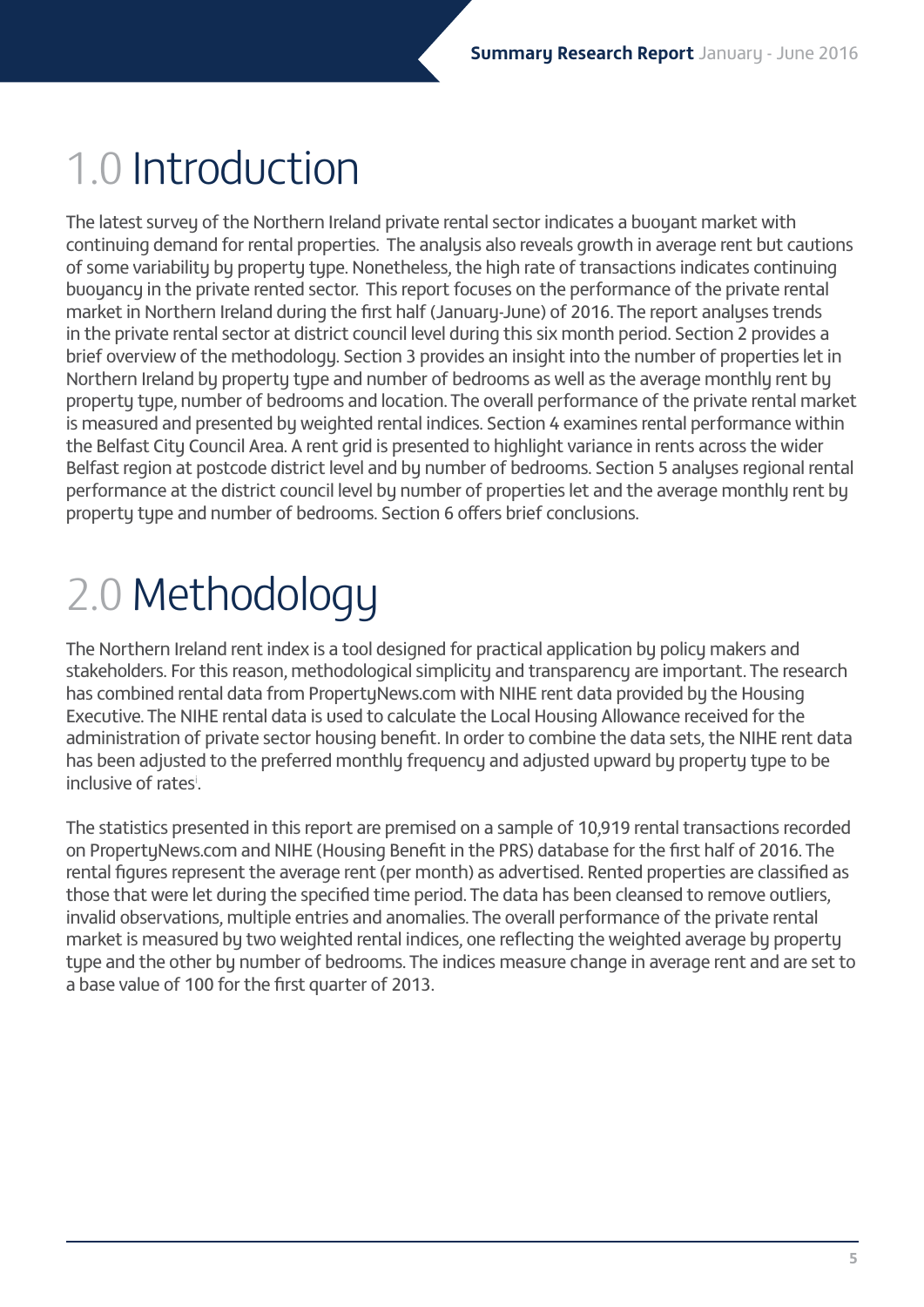## 3.0 Rental Performance in Northern Ireland

### 3.1 Distribution of Properties Let in Northern Ireland

During the first half (January-June) of 2016 there were **10,919** rental transactions in the private rented sector in Northern Ireland, representing a slight increase of 4.6 per cent on the last six months of 2015. Annual comparison shows a decrease of 4.6% on the same period the previous year (Figure 1). Considering the previous general downward trend in the number of rental transactions since the peak of H2 2013, the slowing decline in annual rental transactions could indicate that the private rented sector is becoming a longer term housing solution.



**Figure 1:** Number of dwellings let across Northern Ireland

Analysis by property type indicates that the rental market continues to be dominated by terrace/ townhouse (40%) and apartment (32%) property types, which account for the vast majority of rental activity (See Table 1). The increase in transactions over the first half of 2016 is reflected across all sectors with the largest increases observed in the apartment (9.7%), and semi-detached (5.4%) property types. Overall the consistency in the number of rental transactions over the past two years would indicate a robust rental market.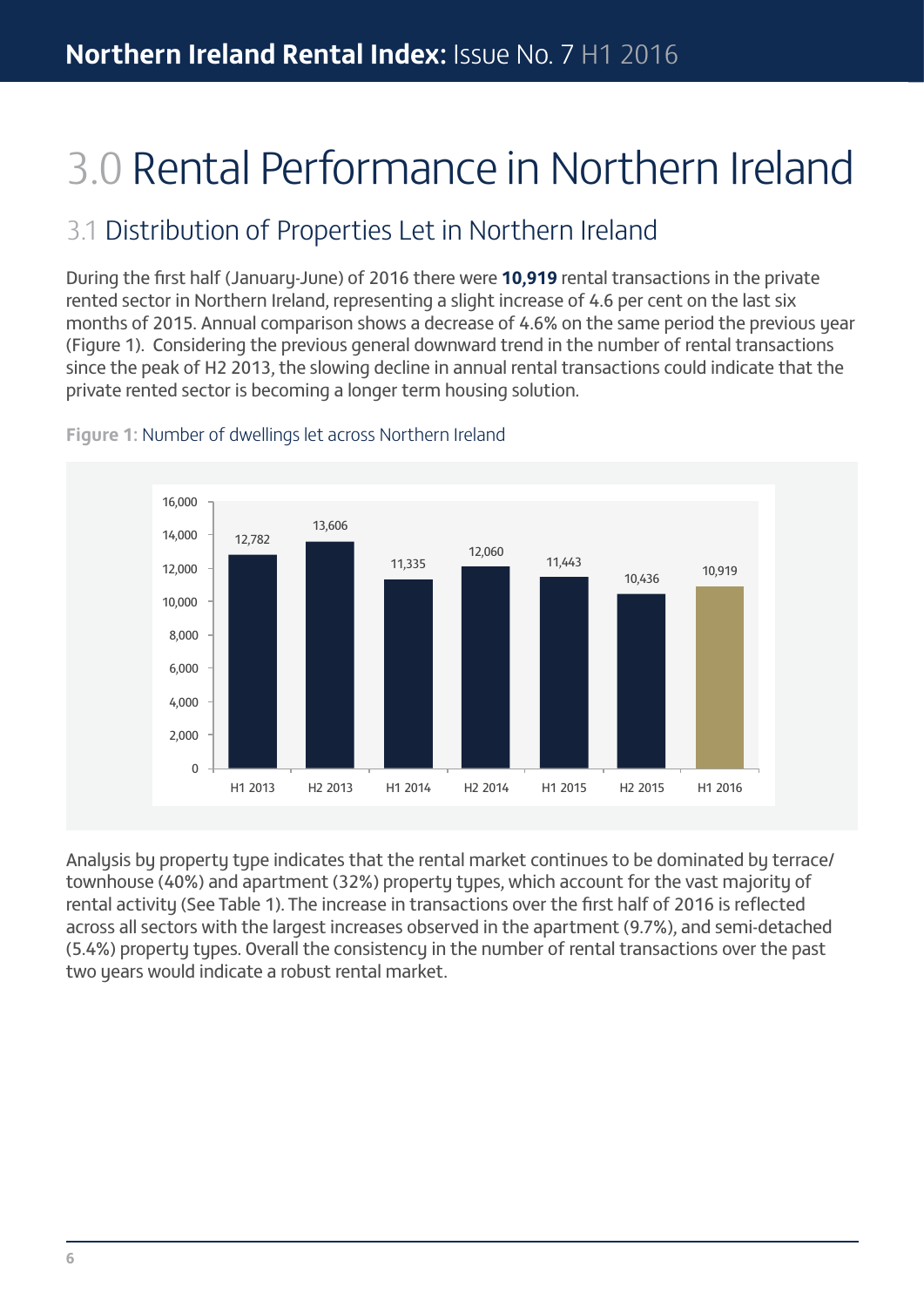| <b>Property</b><br><b>Type</b> | H1<br>2015  | H <sub>2</sub><br>2015 | H1<br>2016  | <b>Half Yearly</b><br>Change (%) | <b>Annual</b><br>Change (%) |
|--------------------------------|-------------|------------------------|-------------|----------------------------------|-----------------------------|
| Apartment                      | 3,618 (31%) | 3,169 (30%)            | 3,477 (32%) | 9.7%                             | $-3.9%$                     |
| Terrace/Townhouse              | 4,764 (42%) | 4,309 (41%)            | 4,384 (40%) | 1.7%                             | $-8.0\%$                    |
| Semi-detached                  | 1,920 (17%) | 1,810 (17%)            | 1,907 (18%) | 5.4%                             | $-0.7%$                     |
| <b>Detached</b>                | 1,141 (10%) | 1,148 (11%)            | 1,151 (11%) | 0.3%                             | 0.9%                        |
| TOTAL                          | 11,443      | 10,436                 | 10,919      | 4.6%                             | $-4.6%$                     |

### **Table 1:** Properties let by type

Two (39%) and three (40%) bedroom properties remain the most common property size, accounting for almost four fifths (79%) of properties rented during the first half of 2016. The figures show that the proportion of one bedroom properties (8%) has remained consistent over the time period (Table 2). In terms of the volume of rental transactions, most bedroom categories observed increases, with two (8.9%) and one (6.7%) bedroom properties showing the largest half yearly increases and four or more bedroom properties exhibiting moderate decline (5.7%) in the number of lettings over the period. In annual terms, the number of transactions across all bedroom categories is lower, mostly notable at either end of the market with one bedroom properties recording the largest annual decline (11.5%).

#### **Table 2:** Properties let by number of bedrooms

| <b>Number of</b><br><b>Bedrooms</b> | <b>H1</b><br>2015 | H <sub>2</sub><br>2015 | H1<br>2016  | <b>Half Yearly</b><br>Change (%) | <b>Annual</b><br>Change (%) |
|-------------------------------------|-------------------|------------------------|-------------|----------------------------------|-----------------------------|
| 1 bedroom                           | 939 (8%)          | 779 (8%)               | 831 (8%)    | 6.7%                             | $-11.5%$                    |
| 2 bedroom                           | 4,329 (38%)       | 3,927 (38%)            | 4,276 (39%) | 8.9%                             | $-1.2%$                     |
| 3 bedroom                           | 4,598 (40%)       | 4,199 (40%)            | 4,368 (40%) | 4.0%                             | $-5.0%$                     |
| 4/4+ bedroom                        | 1,577 (14%)       | 1,531 (15%)            | 1,444 (13%) | $-5.7%$                          | $-8.4%$                     |
| <b>TOTAL</b>                        | 11,443            | 10,436                 | 10,919      | 4.6%                             | $-4.6%$                     |

### 3.2 Distribution of Banded Monthly Rent

Figure 2 shows that almost half (47%) of rental properties let during the first six months of 2016 were in the £500-749 rental band. Two-fifths of properties (40%) were let in the £250-£499 band. Approximately 13% of rental properties let for £750 per month or more. Overall, the histogram shows a slight increase in the proportion of properties let in higher rent bands compared with the previous six months.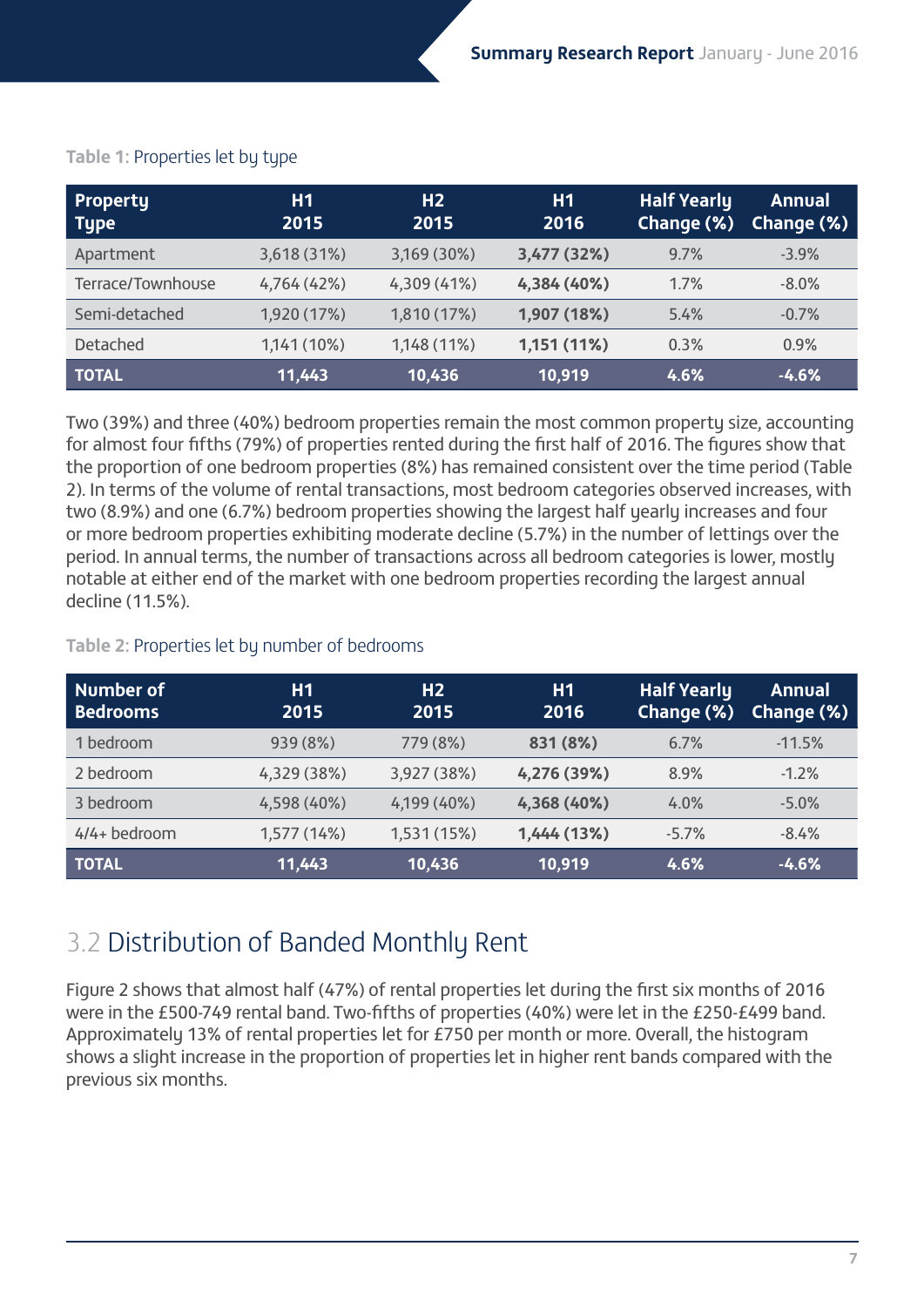

#### **Figure 2:** Histogram showing the distribution of banded monthly rent

### 3.3 Northern Ireland Average Monthly Rent

For the first six months of 2016, the average monthly rent for Northern Ireland was £565, a half per cent decrease on the second half of 2015 (£568) and a 2.2% annual increase compared with the same period in 2015 (£553). In terms of property type, the statistics in Table 3 reveal some variation in average rents over the half year. The figures show a large half yearly increase in rent for detached (9%) properties, a slight increase for semi-detached (1.8%) dwellings and a small decline in halfyear rents for terraced/townhouses (-2.1%) and apartments (-2.9%). Average rents are up across all property types over the year, most notably for detached properties, by 5.3%.

| <b>Property</b><br><b>Type</b> | H <sub>1</sub><br>2015 | H <sub>2</sub><br>2015 | H1<br>2016 | <b>Half Yearly</b><br>Change (%) | <b>Annual</b><br>change (%) |
|--------------------------------|------------------------|------------------------|------------|----------------------------------|-----------------------------|
| Apartment                      | £547                   | £562                   | £550       | $-2.1%$                          | 0.5%                        |
| <b>Terrace/Townhouse</b>       | £527                   | £552                   | £536       | $-2.9%$                          | 1.7%                        |
| Semi-Detached                  | £556                   | £559                   | £569       | 1.8%                             | 2.3%                        |
| <b>Detached</b>                | £679                   | £656                   | £715       | 9.0%                             | 5.3%                        |
| <b>ALL</b>                     | £553                   | £568                   | £565       | $-0.5%$                          | 2.2%                        |

#### **Table 3:** Average rent by property type

Table 4 figures indicate little variation in average rents over the half year by number of bedrooms. One and four or more bedroom properties have seen nominal decline in average rent with two and three bedroom properties showing slight increases. In terms of annual change, the analysis shows growth in average rent across all bedroom categories, except for four or more bedroom properties.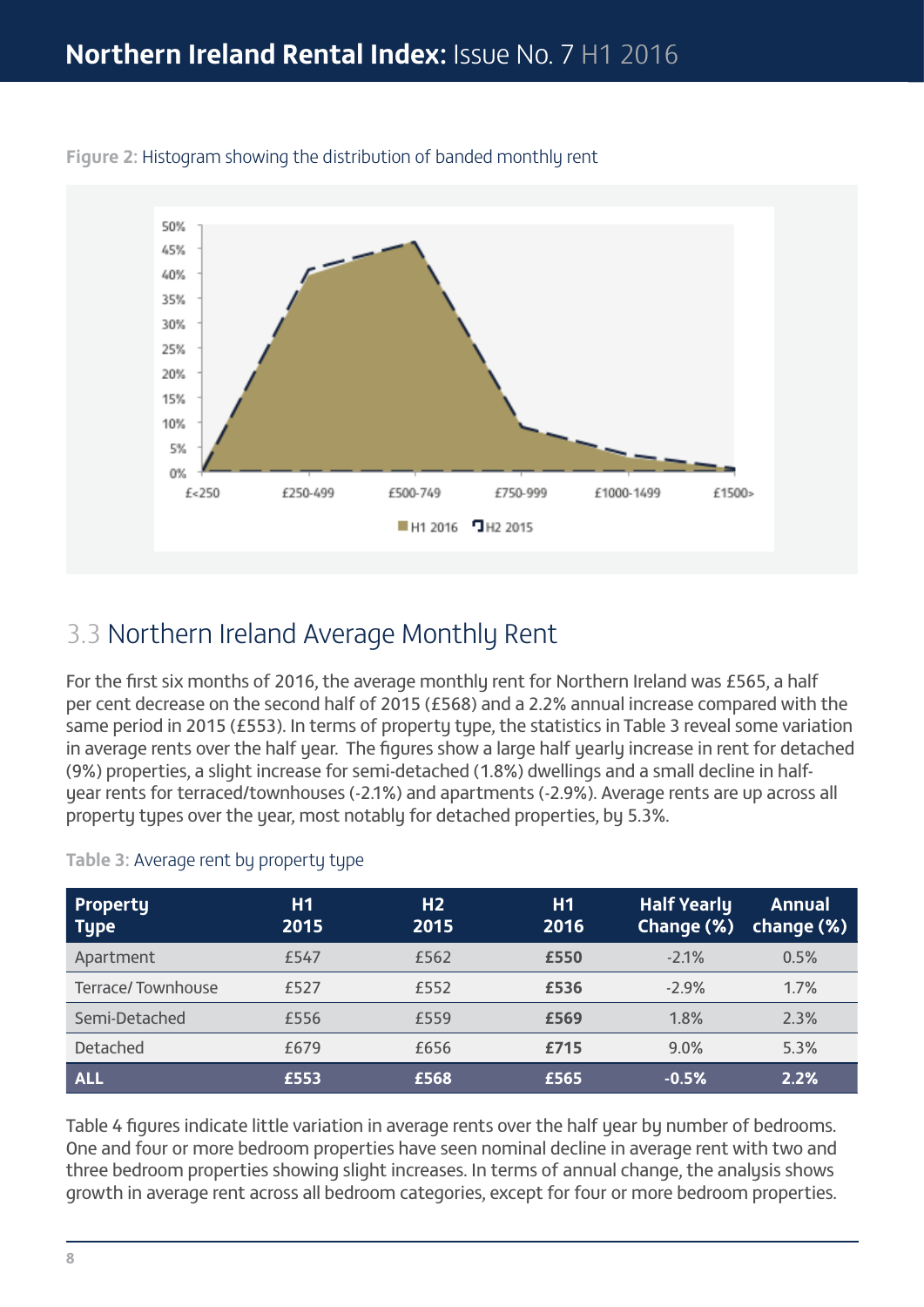| <b>Number of</b><br><b>Bedrooms</b> | H1<br>2015 | H <sub>2</sub><br>2015 | <b>H1</b><br>2016 | Half Yearly<br>Change (%) | <b>Annual</b><br>Change (%) |
|-------------------------------------|------------|------------------------|-------------------|---------------------------|-----------------------------|
| 1 bedroom                           | £416       | £433                   | £429              | $-0.9%$                   | 3.1%                        |
| 2 bedrooms                          | £505       | £513                   | £519              | 1.2%                      | 2.8%                        |
| 3 bedrooms                          | £543       | £556                   | £562              | 1.1%                      | 3.5%                        |
| 4/4+bedrooms                        | £799       | £807                   | £789              | $-2.2%$                   | $-1.3%$                     |
| <b>ALL</b>                          | £553       | £568                   | £565              | $-0.5%$                   | 2.2%                        |

### **Table 4:** Average rent by number of bedrooms

### 3.4 The Northern Ireland Private Rental Index

The Northern Ireland Private Rental Indices (NIPRIs) measure change in average rents by property type and number of bedrooms. The indices are calculated using a weighted average by property type and number of bedrooms at the base quarter (Q1 2013 = 100). Table 5 shows that the rental index by property type stands at 107.5 at Q2 2016 and has risen at a steady rate reflecting the strong performance of the market over the timeframe. Annual comparison reveals an increase of almost 2 percentage points over the year. Similarly, the Index by number of bedrooms stands at 108.3 reflecting a relatively even quarterly increase over the last six month period with an overall annual increase of 2.9 percentage points compared with the same period in 2015.

| Year | Quarter   | NI Rental Index (House Type) | <b>NI Rental Index (Bedrooms)</b> |
|------|-----------|------------------------------|-----------------------------------|
| 2013 | Quarter 1 | 100 (Base)                   | 100 (Base)                        |
|      | Quarter 2 | 104.3                        | 103.3                             |
|      | Quarter 3 | 102.9                        | 102.3                             |
|      | Quarter 4 | 98.6                         | 98.8                              |
| 2014 | Quarter 1 | 104.2                        | 103.9                             |
|      | Quarter 2 | 103.2                        | 102.9                             |
|      | Quarter 3 | 104.9                        | 103.9                             |
|      | Quarter 4 | 103.1                        | 103.6                             |
| 2015 | Quarter 1 | 105                          | 104.9                             |
|      | Quarter 2 | 105.5                        | 105.4                             |
|      | Quarter 3 | 110.2                        | 109.2                             |
|      | Quarter 4 | 105.2                        | 105.4                             |
| 2016 | Quarter 1 | 107                          | 106.8                             |
|      | Quarter 2 | 107.5                        | 108.3                             |

### **Table 5:** Northern Ireland quarterly rental indices by type and bedrooms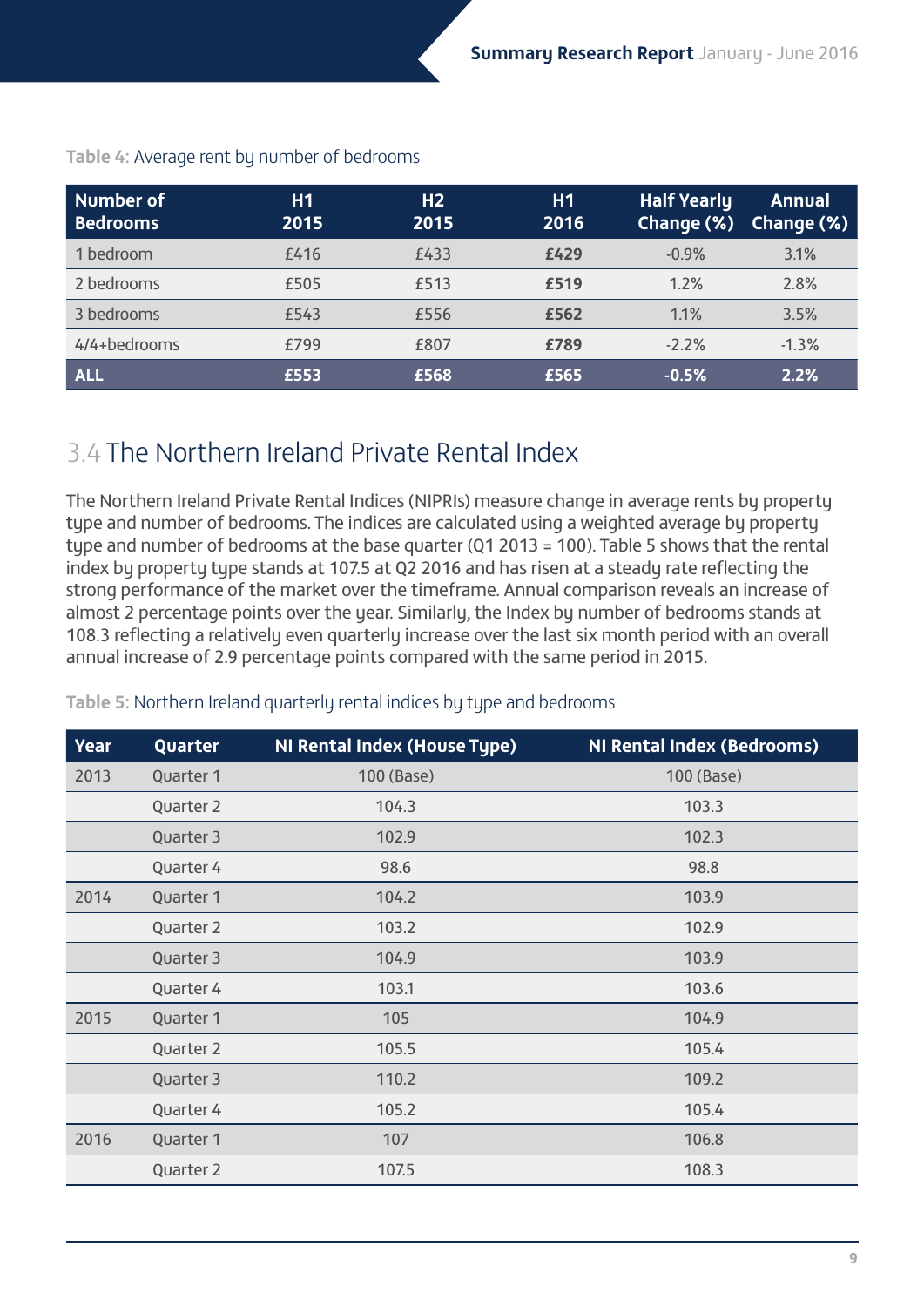The general trend over the course of 2014 and first half of 2015 was one of convergence of house prices and rents indicating consolidation in the residential market with a steady upward trajectory in average rent running broadly in parallel with average house prices. The latter half of 2014 observed property prices nominally increasing beyond rental values which remain relatively flat in comparison. By the second quarter of 2015, house prices and rents once again converged, however, the second half of 2015 displayed a sharp divergence in the trends with house price performance reflecting strong and buoyant market conditions whereas average rents reflected some unevenness over that period. In the first half of 2016, the owner-occupied sector trend points towards a strongly performing residential market with high transaction levels and renewed price increases in the second quarter of the year. This is perhaps reflective of the 'seasonality' effect within house prices and political uncertainly relating to 'Brexit'. By contrast, average rents have shown a relatively smooth upward trajectory over the same timescale, reflecting strong rental market performance underpinned by buoyant transaction levels and increases in average rents.



#### **Figure 3:** Rental Indices v House Price Index Trend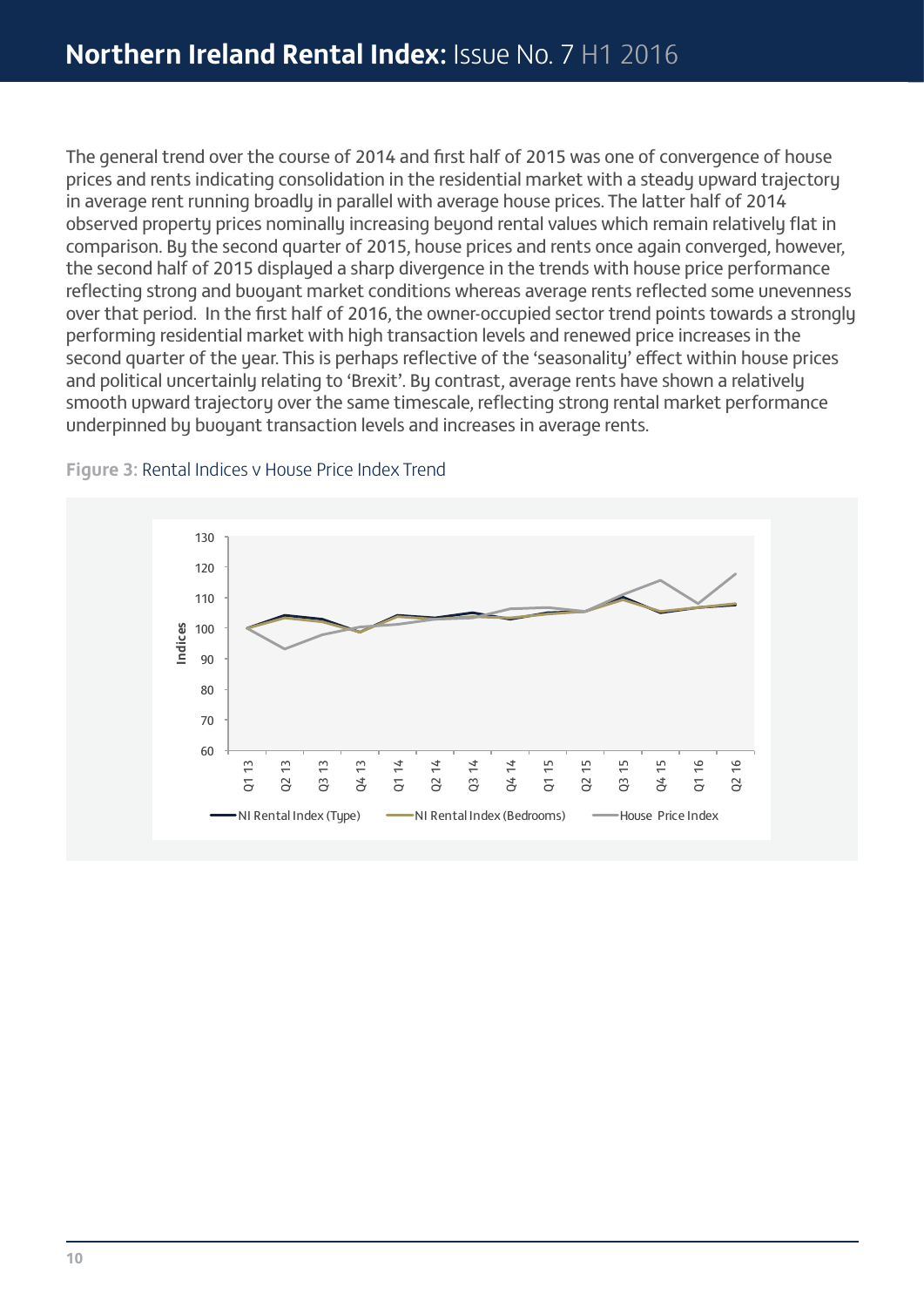## 4.0 Rental Performance in Belfast City Council Area

### 4.1 Distribution of Properties Let in Belfast City Council Area

In the period January-June 2016, there were **4,960** properties let in the Belfast City Council area (BCCA), a transaction increase of 10.7 per cent on the last six months of 2015 but 4.5 per cent decrease over the year (Figure 4). Belfast continues to be the main rental market in Northern Ireland representing 45 per cent of all rental transactions across the region.



#### **Figure 4:** Number of dwellings let in Belfast City Council Area

Table 6 shows the distribution of rented properties by property type. Analysis indicates that more than four fifths (85%) of properties let in the BCCA are terrace/townhouses (46%) and apartments (39%). These proportions are higher compared to Northern Ireland as a whole (40% and 32% respectively) and show half yearly increases in both relative and absolute terms across each property type apart from detached houses for which the volume of lets has reduced. However, compared with H1 2015 there has been a decline in the apartment (7.4%) sector and a similar rate of decrease (7.9%) in the number of terrace/townhouse properties let. In contrast, the number of semi-detached properties was appreciably up (20.5%) with detached properties (9.1%) also showing moderate growth in transaction levels over the year.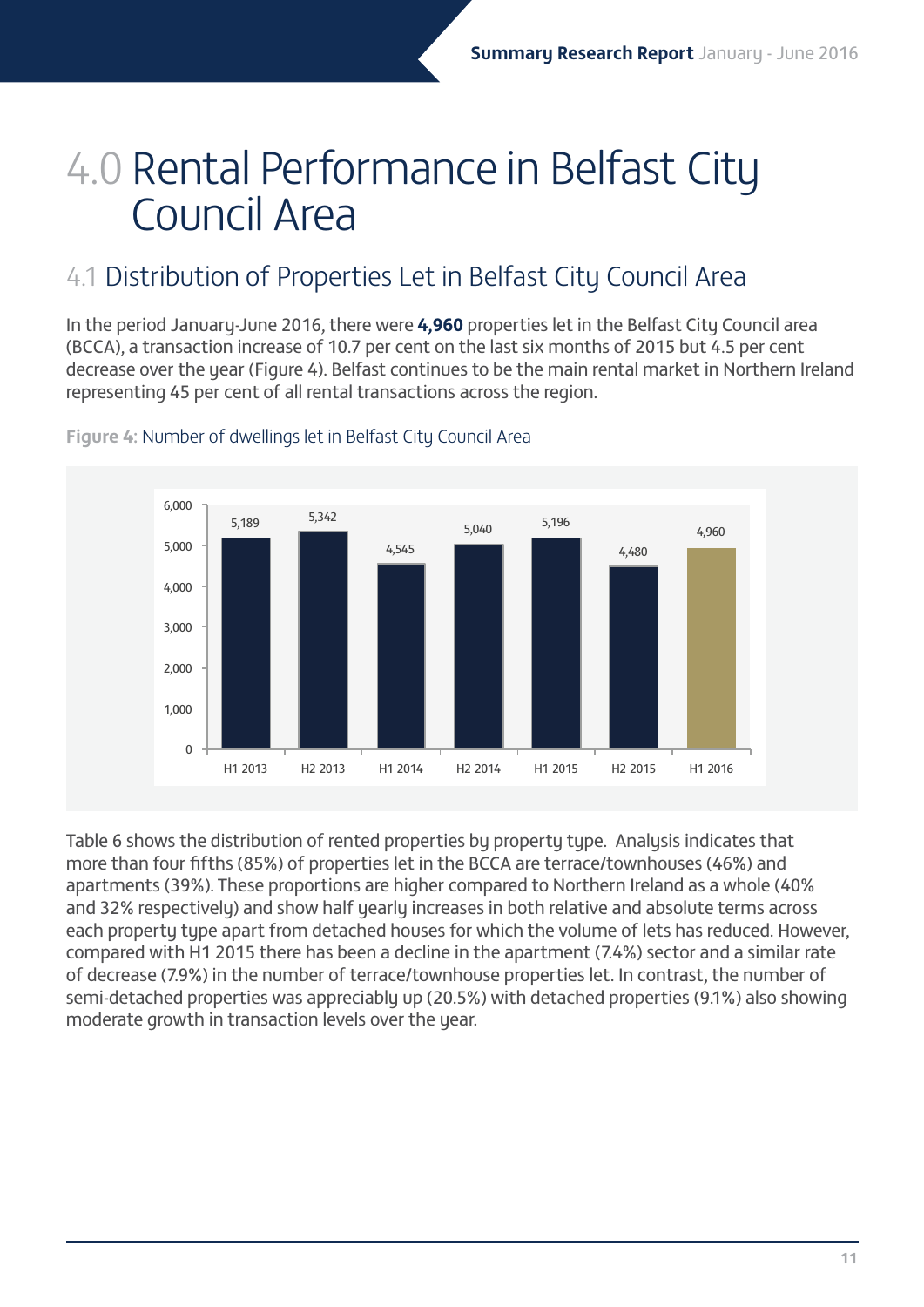| <b>Property</b><br><b>Type</b> | H1<br>2015  | H <sub>2</sub><br>2015 | H1<br>2016  | <b>Half Yearly</b><br>Change (%) | <b>Annual</b><br>Change (%) |
|--------------------------------|-------------|------------------------|-------------|----------------------------------|-----------------------------|
| Apartment                      | 2,078 (40%) | 1,647 (37%)            | 1,924 (39%) | 16.8%                            | $-7.4%$                     |
| Terrace/Townhouse              | 2,489 (48%) | 2,079 (46%)            | 2,293 (46%) | 10.3%                            | $-7.9%$                     |
| Semi-detached                  | 497 (10%)   | 530 (12%)              | 599 (12%)   | 13.0%                            | 20.5%                       |
| <b>Detached</b>                | 132 (2%)    | 224 (5%)               | 144(3%)     | $-35.7%$                         | 9.1%                        |
| <b>TOTAL</b>                   | 5,196       | 4,480                  | 4,960       | 10.7%                            | $-4.5%$                     |

### **Table 6:** Properties let in Belfast City Council Area by property type

Table 7 shows that two bedroom properties represent the most common property size, accounting for almost half of all properties let (48%), again a higher proportion than Northern Ireland as a whole (39%). Three bedroom dwellings are the next largest group, accounting for almost a third (31%) of properties let over the time period, a significantly lower proportion than Northern Ireland as a whole  $(40\%)$ .

### **Table 7:** Properties let in Belfast City Council Area by number of bedrooms

| <b>Number of</b><br><b>Bedrooms</b> | <b>H1</b><br>2015 | H <sub>2</sub><br>2015 | H1<br>2016  | <b>Half Yearly</b><br>Change (%) | <b>Annual</b><br>Change (%) |
|-------------------------------------|-------------------|------------------------|-------------|----------------------------------|-----------------------------|
| 1 bedroom                           | 523 (10%)         | 424 (10%)              | 438 (9%)    | 3.3%                             | $-16.3%$                    |
| 2 bedroom                           | 2360 (46%)        | 2,082 (47%)            | 2,363 (48%) | 13.5%                            | 0.1%                        |
| 3 bedroom                           | 1524 (29%)        | 1,275 (29%)            | 1,522 (31%) | 19.4%                            | $-0.1%$                     |
| 4/4+ bedroom                        | 789 (15%)         | 699 (16%)              | 637 (13%)   | $-8.9%$                          | $-19.3%$                    |
| <b>TOTAL</b>                        | 5,196             | 4,480                  | 4,960       | 10.7%                            | $-4.5%$                     |

### 4.2 Distribution of Banded Monthly Rent in Belfast City Council Area

The frequency distribution in Figure 5 shows that over half of all rental properties in the BCCA were let in the £500-£749 band (51%), with an average rent of £590 within this band, followed by the £250-£499 band (30%), with an average rent of £438 towards the upper end of this rent band. Just under one fifth (19%) of all rental properties in the BCCA were let for more than £750 per month, comparatively higher than the rest of Northern Ireland (13%) confirming the higher rent structure in Belfast. The histogram further indicates that there have been slight changes in the distribution of monthly rent over the first half of 2016 when compared with the last six months of 2015.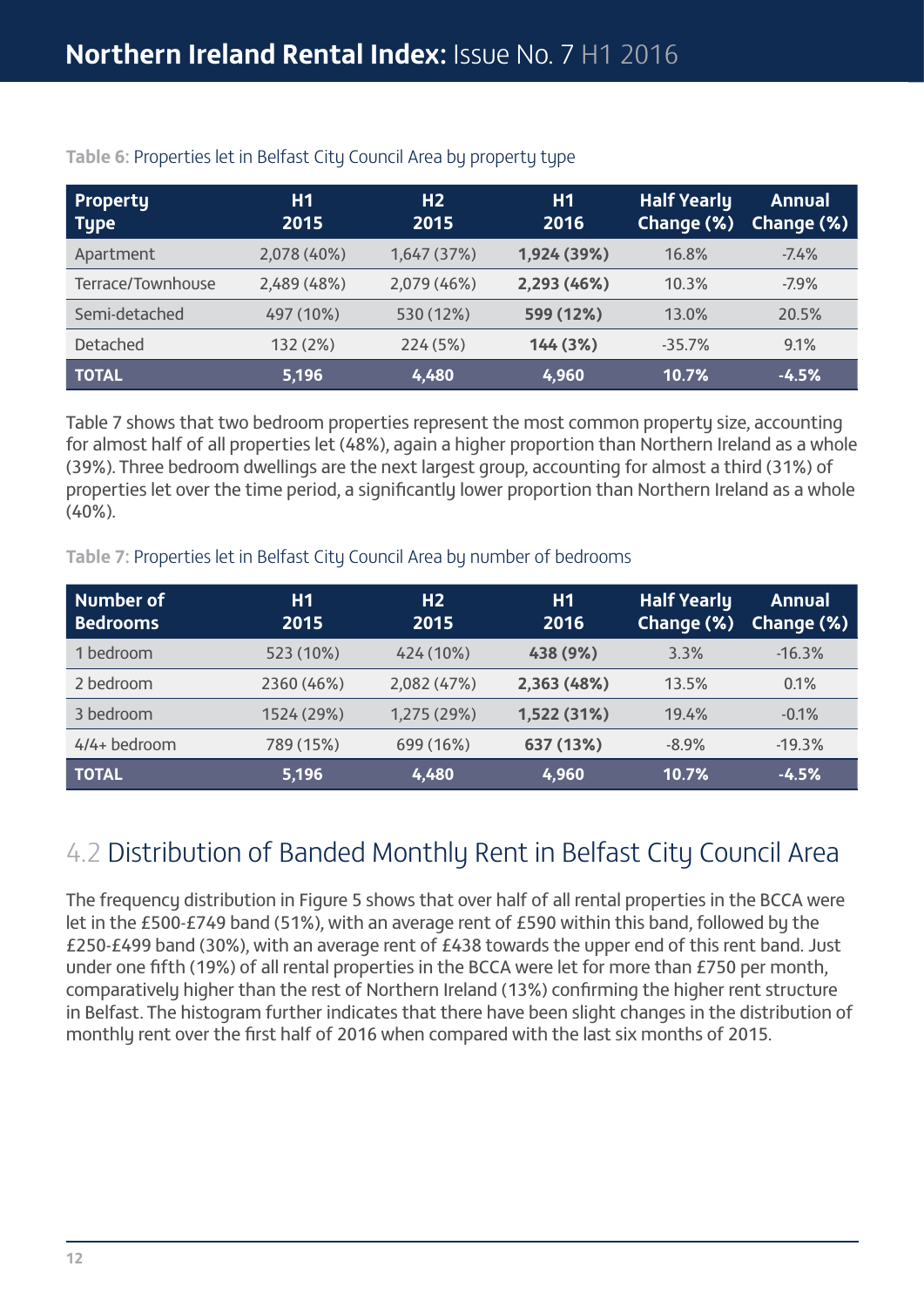

### **Figure 5:** Histogram showing the distribution of banded monthly rent in Belfast City Council Area

### 4.3 Average Rent in Belfast City Council Area

The average monthly rent across the BCCA was £608 for the first half of 2016, higher than the Northern Ireland average (£565), representing a nominal decrease (0.7%) on the previous six months. In general, analysis of rental price locations in the BCCA show little change in average rents compared with the last six months of 2015. The city centre remains the most expensive rental location (£751) followed by South Belfast (£712) with mean rents considerably higher than the Belfast average. North Belfast (£464) remains the lowest priced location in the BCCA (Table 8). Over the year, rental growth in the BCCA shows positive but moderate performance (2.4%) and was largest in West Belfast (3.7%) and East Belfast (3.2%).

### **Table 8:** Average rent in Belfast City Council Area

| <b>Location</b>                  | H <sub>2</sub><br>2014 | H1<br>2015 | H <sub>2</sub><br>2015 | <b>H1</b><br>2016 | <b>Half Yearly</b><br>Change (%) | <b>Annual</b><br>Change (%) |
|----------------------------------|------------------------|------------|------------------------|-------------------|----------------------------------|-----------------------------|
| <b>Belfast City Council Area</b> | £589                   | £594       | £612                   | £608              | $-0.7%$                          | 2.4%                        |
| <b>Belfast City Centre</b>       | £727                   | £745       | £741                   | £751              | 1.3%                             | 0.8%                        |
| North Belfast                    | £456                   | £456       | £476                   | £464              | $-2.5%$                          | 1.8%                        |
| South Belfast                    | £699                   | £713       | £718                   | £712              | $-0.8%$                          | $-0.1%$                     |
| <b>East Belfast</b>              | £528                   | £539       | £556                   | £556              | 0.0%                             | 3.2%                        |
| <b>West Belfast</b>              | £517                   | £519       | £538                   | £538              | 0.0%                             | 3.7%                        |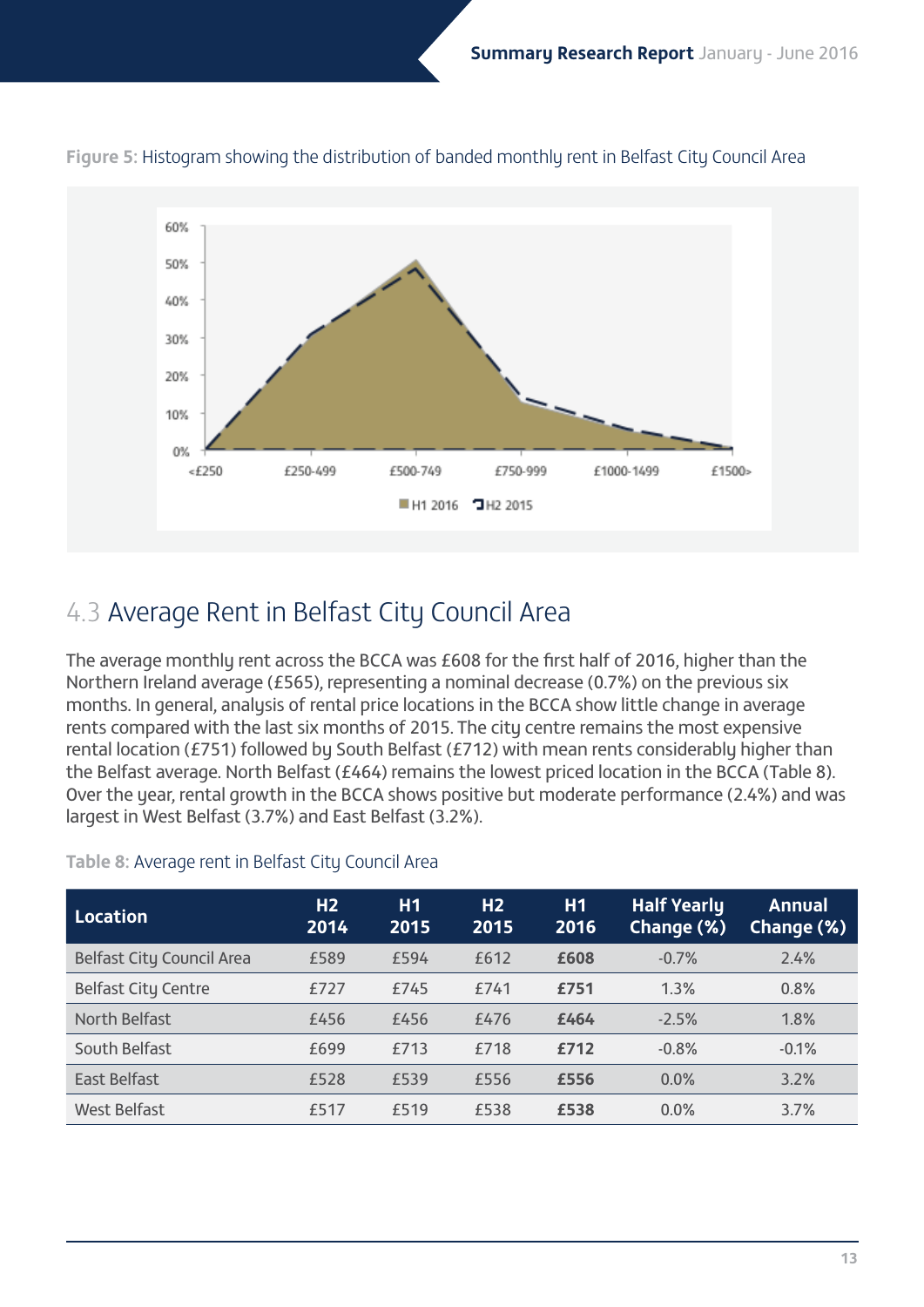### 4.3.1 Average Rent by Property Type

Average rental levels across the property types have exhibited a degree of variability, albeit marginal, over the first half of the year (Table 9). Terrace/townhouse properties (3.7%) have experienced slight decreases in average rental level over this time period whilst detached properties increased by 16.8 per cent, albeit from a low base. The figures show that detached properties remain the most expensive to rent (£934) and terrace/townhouse properties the least expensive (£578).

| <b>Property Type</b> | <b>BCCA</b><br>H <sub>2</sub> 2014 | <b>BCCA</b><br>H1 2015 | <b>BCCA</b><br>H <sub>2</sub> 2015 | <b>BCCA</b><br>H1 2016 | <b>Half Yearly</b><br>Change (%) | <b>Annual</b><br>Change (%) |
|----------------------|------------------------------------|------------------------|------------------------------------|------------------------|----------------------------------|-----------------------------|
| Apartment            | £586                               | £605                   | £612                               | £609                   | $-0.5%$                          | 0.7%                        |
| Terrace/Townhouse    | £569                               | £567                   | £600                               | £578                   | $-3.7%$                          | 1.9%                        |
| Semi-Detached        | £615                               | £618                   | £624                               | £646                   | 3.5%                             | 4.5%                        |
| <b>Detached</b>      | £863                               | £838                   | £800                               | £934                   | 16.8%                            | 11.5%                       |
| <b>ALL</b>           | £589                               | £594                   | £612                               | £608                   | $-0.7%$                          | 2.4%                        |

#### **Table 9:** Average rent in Belfast City Council Area by property type

### 4.3.2 Average Rent by Number of Bedrooms

Table 10 shows that average rents, analysed by number of bedrooms have broadly remained the same across the first six months of the year. In terms of annual change, average rents show strong performance across all bedroom categories but particularly one (6.3%) and three (4.6%) bedroom properties.

**Table 10:** Average rent in Belfast City Council Area by number of bedrooms

| Number of<br><b>Bedrooms</b> | <b>BCCA</b><br>H <sub>2</sub> 2014 | <b>BCCA</b><br>H1 2015 | <b>BCCA</b><br>H <sub>2</sub> 2015 | <b>BCCA</b><br>H1 2016 | <b>Half Yearly</b><br>Change (%) | <b>Annual</b><br>Change (%) |
|------------------------------|------------------------------------|------------------------|------------------------------------|------------------------|----------------------------------|-----------------------------|
| 1 bedroom                    | £438                               | £444                   | £468                               | £472                   | 0.9%                             | 6.3%                        |
| 2 bedrooms                   | £527                               | £528                   | £540                               | £544                   | 0.7%                             | 2.9%                        |
| 3 bedrooms                   | £584                               | £594                   | £621                               | £621                   | 0.0%                             | 4.6%                        |
| 4/4+bedrooms                 | £870                               | £890                   | £898                               | £911                   | 1.5%                             | 2.4%                        |
| <b>ALL</b>                   | £589                               | £594                   | £612                               | £608                   | $-0.7%$                          | 2.4%                        |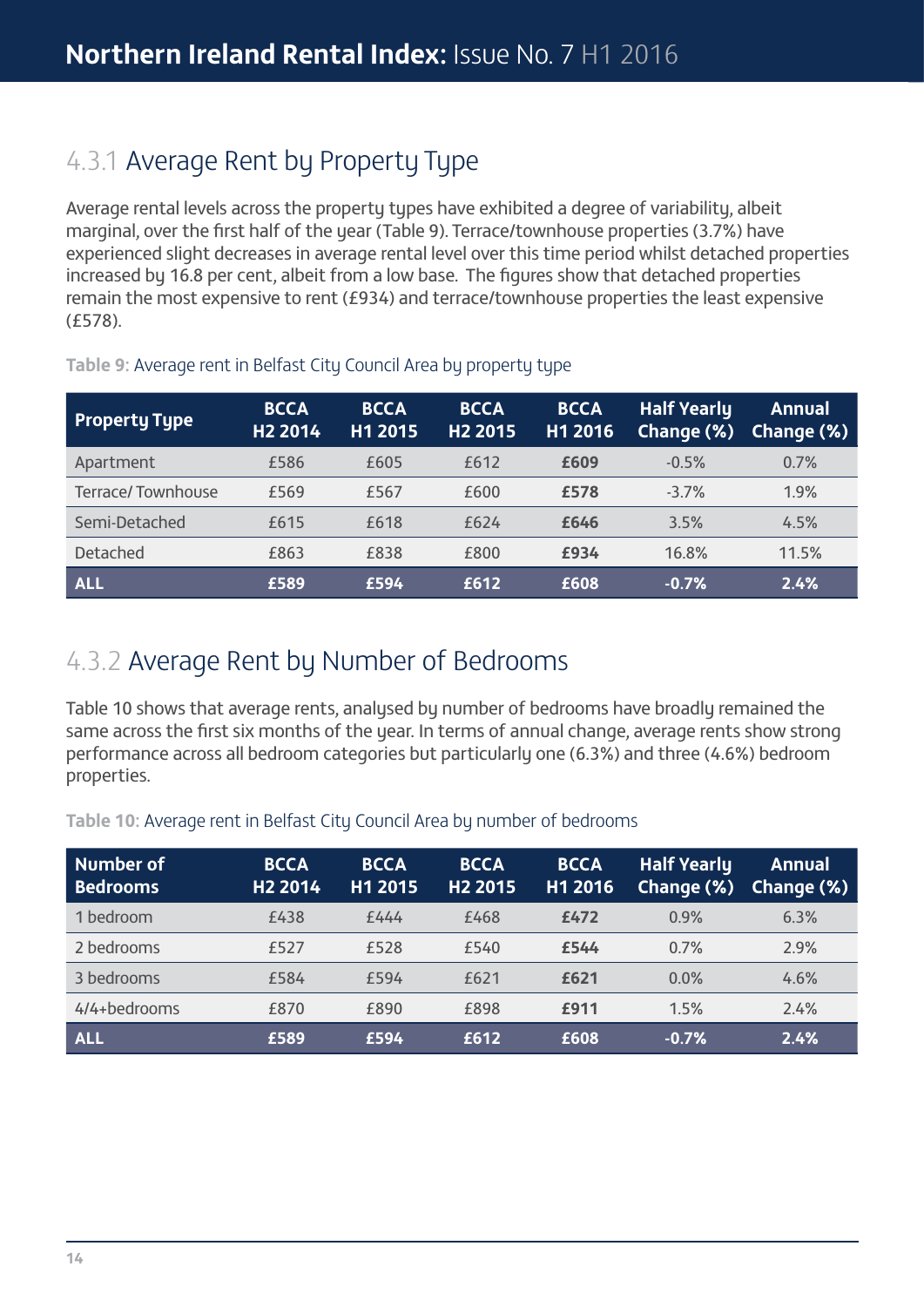### 4.4 Wider Belfast Area Rent Guide

Table 11 summarises rents across the wider Belfast region and highlights the considerable variation in average monthly rents at postcode district level by number of bedrooms. For example, the average rent for a typical three bedroom property varies from £432 in BT13 to £955 in BT1.

| <b>Poscode</b> | 1 Bed                    | 2 Bed | 3 Bed | $4/4+$ Bed | <b>All</b> |
|----------------|--------------------------|-------|-------|------------|------------|
| <b>BT1</b>     | £617                     | £798  | £955  |            | £773       |
| <b>BT2</b>     | £552                     | £722  | £850  |            | £701       |
| BT3            | £667                     | £750  |       |            | £782       |
| <b>BT4</b>     | £489                     | £544  | £596  | £820       | £583       |
| BT5            | £418                     | £497  | £609  | £783       | £537       |
| <b>BT6</b>     | £460                     | £515  | £597  | £683       | £546       |
| BT7            | £481                     | £574  | £700  | £972       | £711       |
| <b>BT8</b>     | £402                     | £554  | £655  | £996       | £652       |
| BT9            | £498                     | £622  | £753  | £1,045     | £732       |
| <b>BT10</b>    | £378                     | £565  | £669  | £786       | £647       |
| <b>BT11</b>    | £443                     | £551  | £587  | £602       | £565       |
| <b>BT12</b>    | £450                     | £495  | £529  | £644       | £515       |
| <b>BT13</b>    | £348                     | £409  | £432  | £519       | £419       |
| <b>BT14</b>    | £386                     | £452  | £500  | £552       | £471       |
| <b>BT15</b>    | £376                     | £467  | £538  | £666       | £497       |
| <b>BT16</b>    | £431                     | £523  | £614  | £705       | £572       |
| <b>BT17</b>    | £456                     | £518  | £587  | £746       | £562       |
| <b>BT18</b>    | £448                     | £592  | £756  | £1,393     | £740       |
| <b>BT19</b>    | £476                     | £561  | £597  | £935       | £630       |
| <b>BT20</b>    | £426                     | £522  | £603  | £803       | £577       |
| <b>BT23</b>    | £405                     | £518  | £560  | £817       | £566       |
| <b>BT26</b>    | £450                     | £572  | £704  | £909       | £691       |
| <b>BT27</b>    | $\overline{\phantom{a}}$ | £490  | £557  | £896       | £569       |
| <b>BT28</b>    | £397                     | £536  | £575  | £748       | £578       |
| <b>BT36</b>    | £402                     | £527  | £524  | £785       | £540       |
| <b>BT37</b>    | £380                     | £480  | £511  | £871       | £517       |
| <b>BT38</b>    | £383                     | £469  | £517  | £658       | £499       |

### **Table 11:** Average rent grid by postcode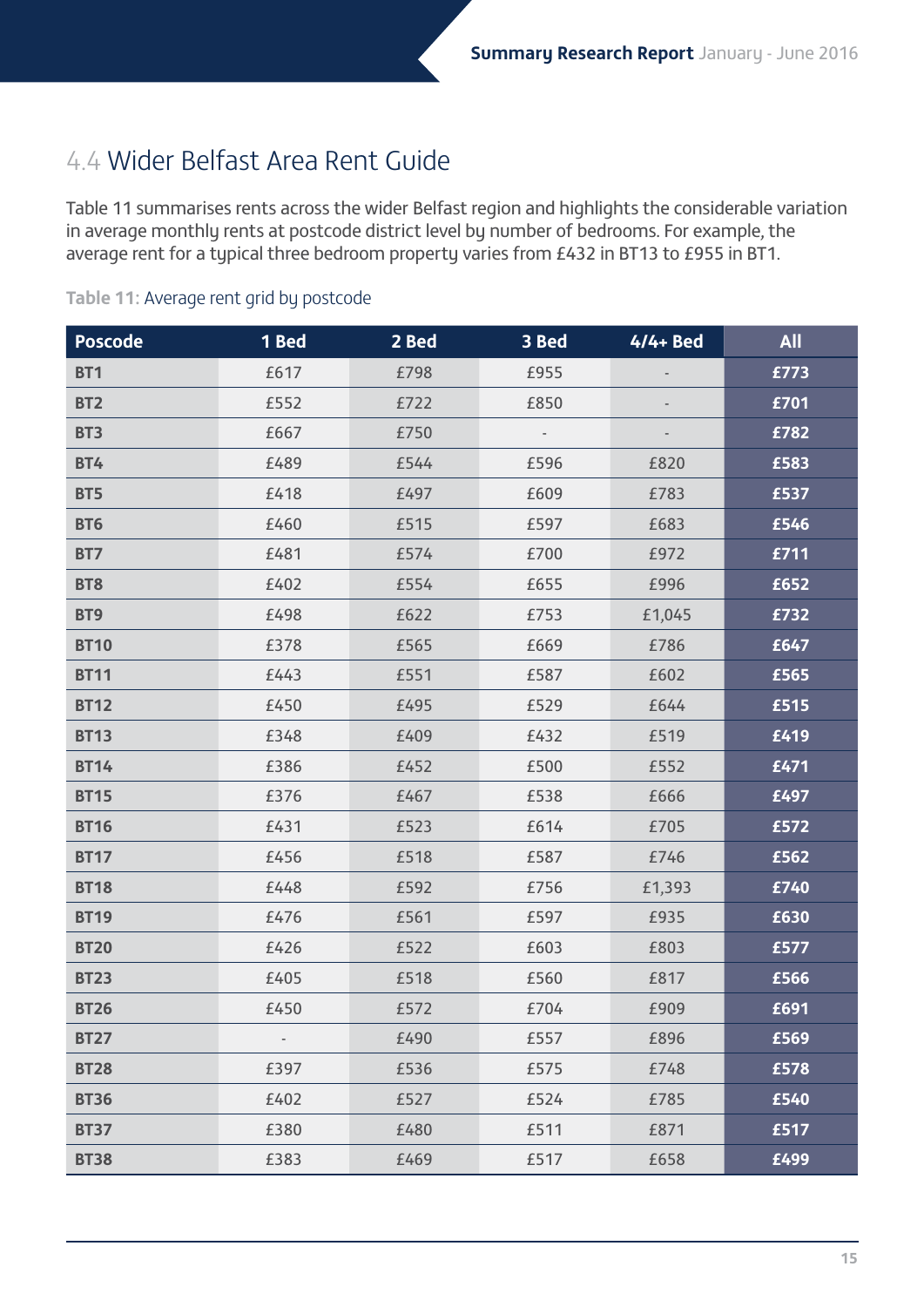## 5.0 Rental Performance across the Local Government Districts1

### 5.1 Distribution of Properties Let by Local Government Districts

There were **5,959** properties let outside of the BCCA, during the first half of 2016, accounting for approximately 55 per cent of all rental transactions in Northern Ireland but lower in volume terms compared with evidence for 2015. Compared with the last six months of 2015, rental transactions have remained the same but are down by 4.6 per cent over the year (Figure 6).



**Figure 6:** Number of properties let in Local Government Districts

The distribution of rental transactions (Figure 7) indicates that the North Down & Ards (1,447), Armagh, Banbridge and Craigavon (812) and Lisburn & Castlereagh (628) districts remain the largest rental markets outside of Belfast. Collectively, these three district council areas account for almost half (48%) of all rental transactions outside of Belfast. Consistent with previous surveys, the more rural areas of Fermanagh & Omagh (198) and Mid-Ulster (259) observed lower volumes of rental transactions over the same period.

<sup>1</sup> This section analyses all LGDs in Northern Ireland except Belfast LGD which is excluded.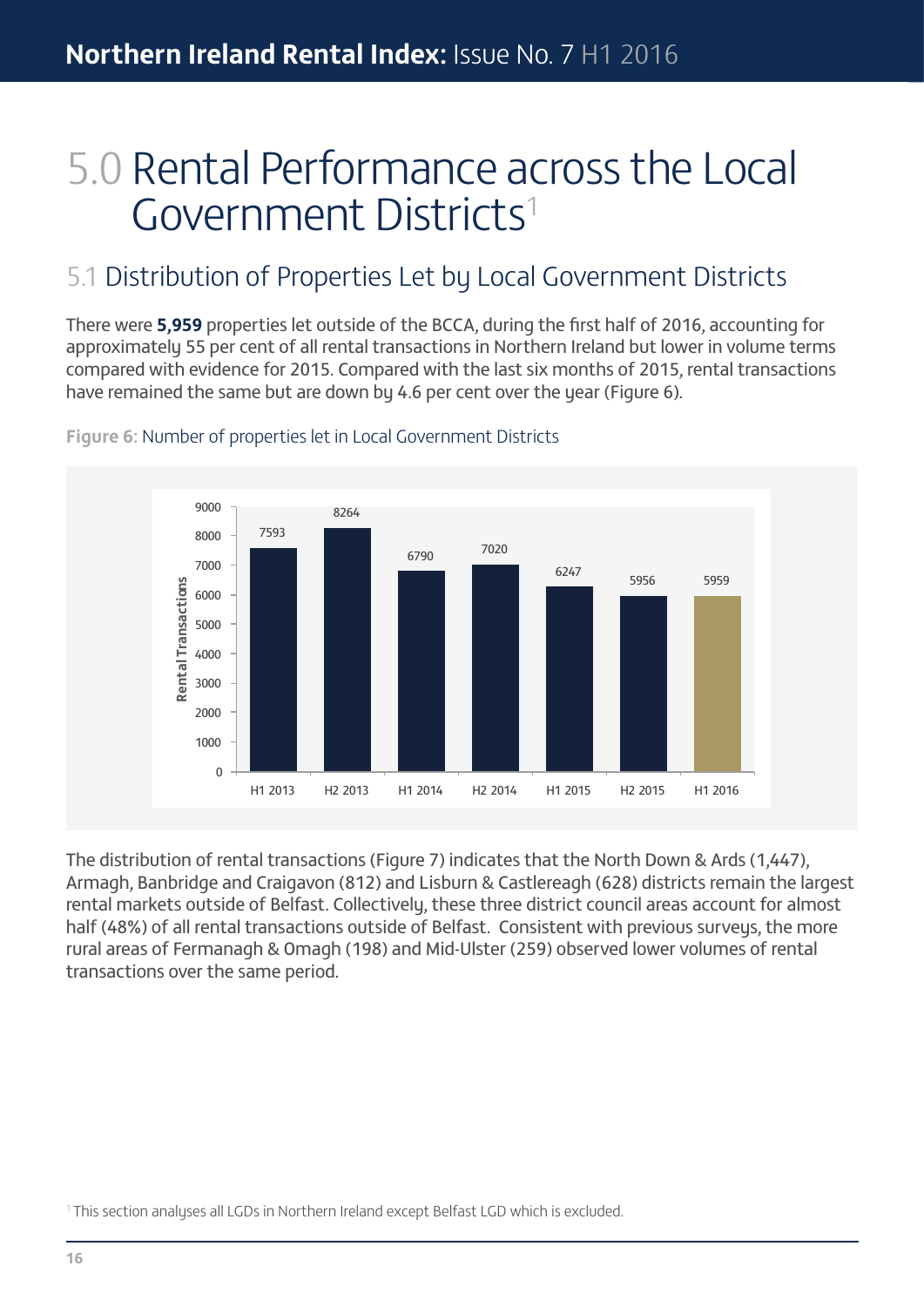

### **Figure 7:** Number of properties let in Local Government Districts H1 2016

Terrace/townhouse properties represent the largest proportion of rented properties accounting for 35 per cent of the total rental activity (Table 12). Apartments account for just over one quarter of lettings (26%) and semi-detached properties for 22 per cent of rented dwellings. The market share of detached dwellings remains the smallest accounting for 17 per cent of all properties let. The number of properties let has remained broadly similar over the half year, but down by 4.6% compared with the first half of 2015. Over the year, both terrace/townhouse and semi-detached properties exhibited the most significant decrease (8.1%) in the number of lettings.

### **Table 12:** Properties let by property type

| <b>Property</b><br><b>Type</b> | H1<br>2015  | H <sub>2</sub><br>2015 | H1<br>2016  | <b>Half Yearly</b><br>Change (%) | <b>Annual</b><br>Change (%) |
|--------------------------------|-------------|------------------------|-------------|----------------------------------|-----------------------------|
| Apartment                      | 1,540 (25%) | 1,522 (26%)            | 1,553 (26%) | 2.0%                             | 0.8%                        |
| Terrace/Townhouse              | 2,275 (36%) | 2,230 (37%)            | 2,091 (35%) | $-6.2%$                          | $-8.1%$                     |
| Semi-detached                  | 1,423 (23%) | 1,280 (22%)            | 1,308 (22%) | 2.2%                             | $-8.1%$                     |
| Detached                       | 1,009 (16%) | 924 (16%)              | 1,007 (17%) | 9.0%                             | $-0.2%$                     |
| <b>TOTAL</b>                   | 6,247       | 5,956                  | 5,959       | 0.1%                             | $-4.6%$                     |

Table 13 shows that four fifths (80%) of properties let outside BCCA during the first half of 2016 were either two or three bedroom properties. Consistent with the previous half year, three bedroom properties are the most common size representing almost half (48%) of rented properties with an average rent of £530 per month. Two bedroom properties represent the next largest property size and account for almost one third (32%) of properties let, with an average rent of £489 per month.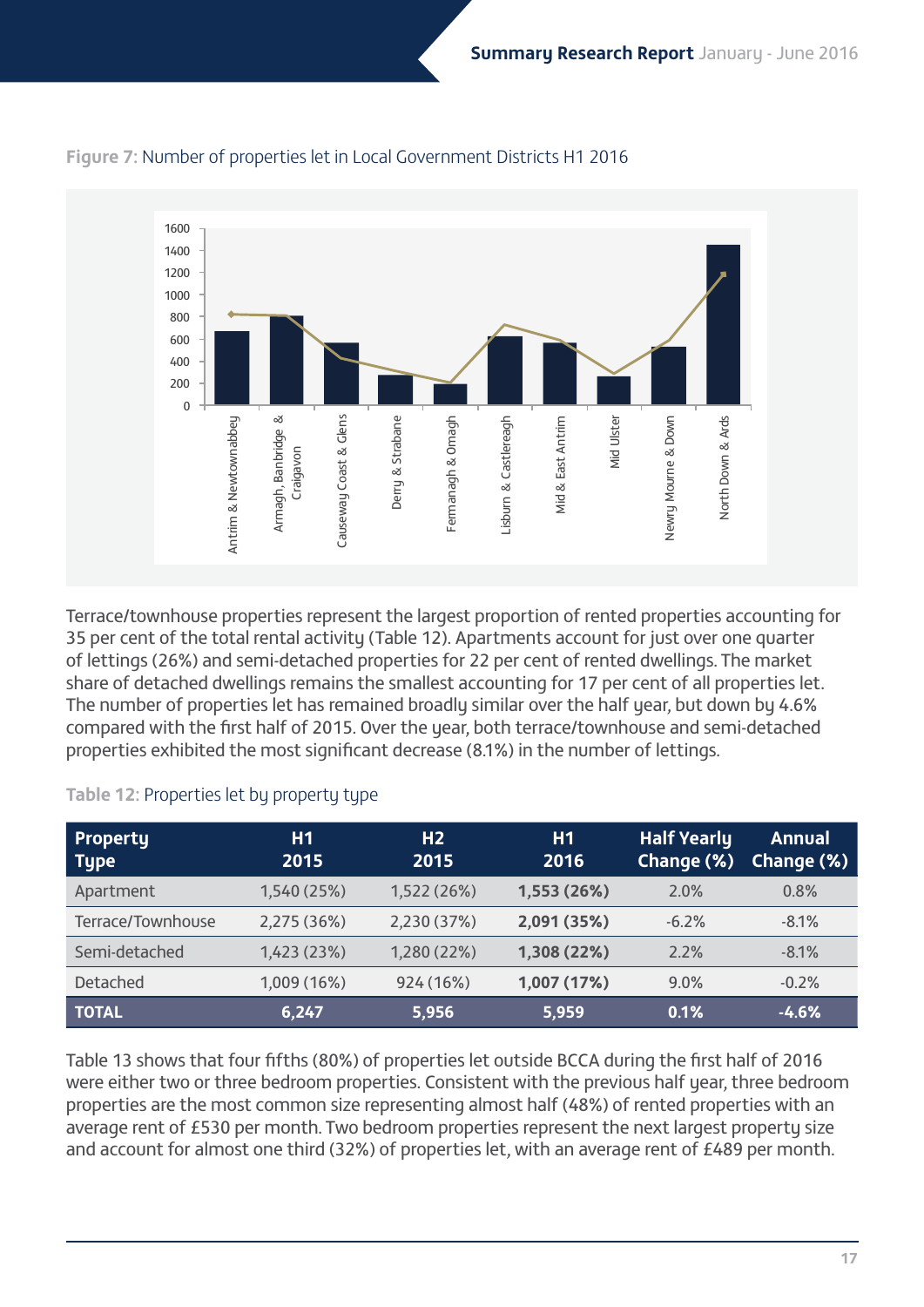| Number of<br><b>Bedrooms</b> | H1<br>2015  | H <sub>2</sub><br>2015 | H1<br>2016  | <b>Half Yearly</b><br>Change (%) | <b>Annual</b><br>Change (%) |
|------------------------------|-------------|------------------------|-------------|----------------------------------|-----------------------------|
| 1 bedroom                    | 416 (7%)    | 355 (6%)               | 393 (7%)    | 10.7%                            | $-5.5%$                     |
| 2 bedroom                    | 1,969 (31%) | 1,845 (31%)            | 1,913 (32%) | 3.7%                             | $-2.8%$                     |
| 3 bedroom                    | 3,074 (49%) | 2,924 (49%)            | 2,846 (48%) | $-2.7%$                          | $-7.4\%$                    |
| 4/4+ bedroom                 | 788 (13%)   | 832 (14%)              | 807 (13%)   | $-3.0%$                          | 2.4%                        |
| <b>TOTAL</b>                 | 6,247       | 5,956                  | 5,959       | 0.1%                             | $-4.6%$                     |

#### **Table 13:** Properties let by number of bedrooms

### 5.2 Distribution of Banded Monthly Rent across the Local Government Districts

Figure 8 shows that just under half of all rental properties outside BCCA (47%) were let in the £250- £499 per month rent band, with an average rent for this band of £435 per month. The proportion of properties let in the £500-£749 band reduced slightly to 43 per cent in this survey with an average rent of £576 towards the lower end of this band. Overall, the statistics continue to show the lower rent structure outside of Belfast.

#### **Figure 8:** Histogram showing the distribution of banded monthly rents across Local Government **Districts**

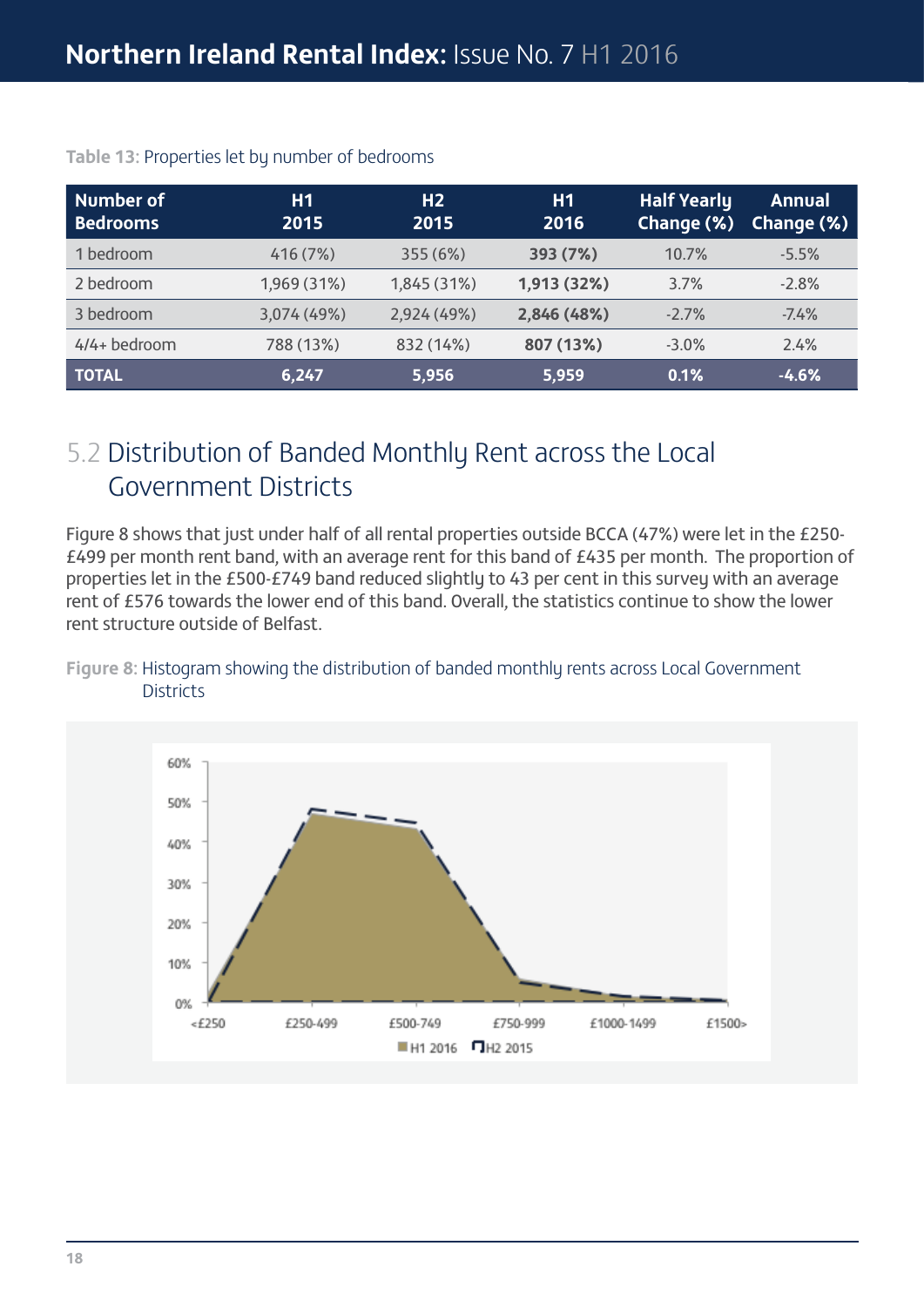### 5.3 Average Rent by Local Government District

Analysis of rental levels for properties rented outside of the BCCA reveal that the average rent was £529 per month, marginally down (0.9%) on the previous six months and lower than the Northern Ireland average rent of £565, which also showed a slight decrease in the same period. Figure 9 indicates that average rents in rural council areas, particularly those districts in the West and North of the province, are significantly below the Northern Ireland average. The Belfast Metropolitan area (BMA) urban council districts of North Down & Ards (£602) and Lisburn & Castlereagh (£588) remain the most expensive council areas. The lowest average rents were in the Fermanagh & Omagh (£434), Causeway Coast & Glens (£434), Armagh, Banbridge & Craigavon (£489) and Mid & East Antrim (£490) council areas, with all areas recording slight rent decreases.



### **Figure 9:** Average monthly rent by Local Government Districts

### 5.3.1 Average Rent by Property Type

Table 14 provides analysis by property type at district council level. The highest average rent for apartments was found in the Lisburn & Castlereagh (£527) and North Down & Ards (£533) council areas followed some way behind by Antrim & Newtownabbey (£486) with all three experiencing moderate rental decline over the first six months of the year. The lowest average rents for this property type were in the districts of Fermanagh & Omagh (£392), Armagh Banbridge & Craigavon (£417) and Causeway Coast & Glens (£403), again all recording decreases in average rent over the period. The highest average rents for terrace/townhouse properties were again in North Down & Ards (£546) and Lisburn & Castlereagh (£539), with Derry & Strabane (£504) remaining the highest rental location outside of BMA council areas in the first half of 2016. The lowest average rents for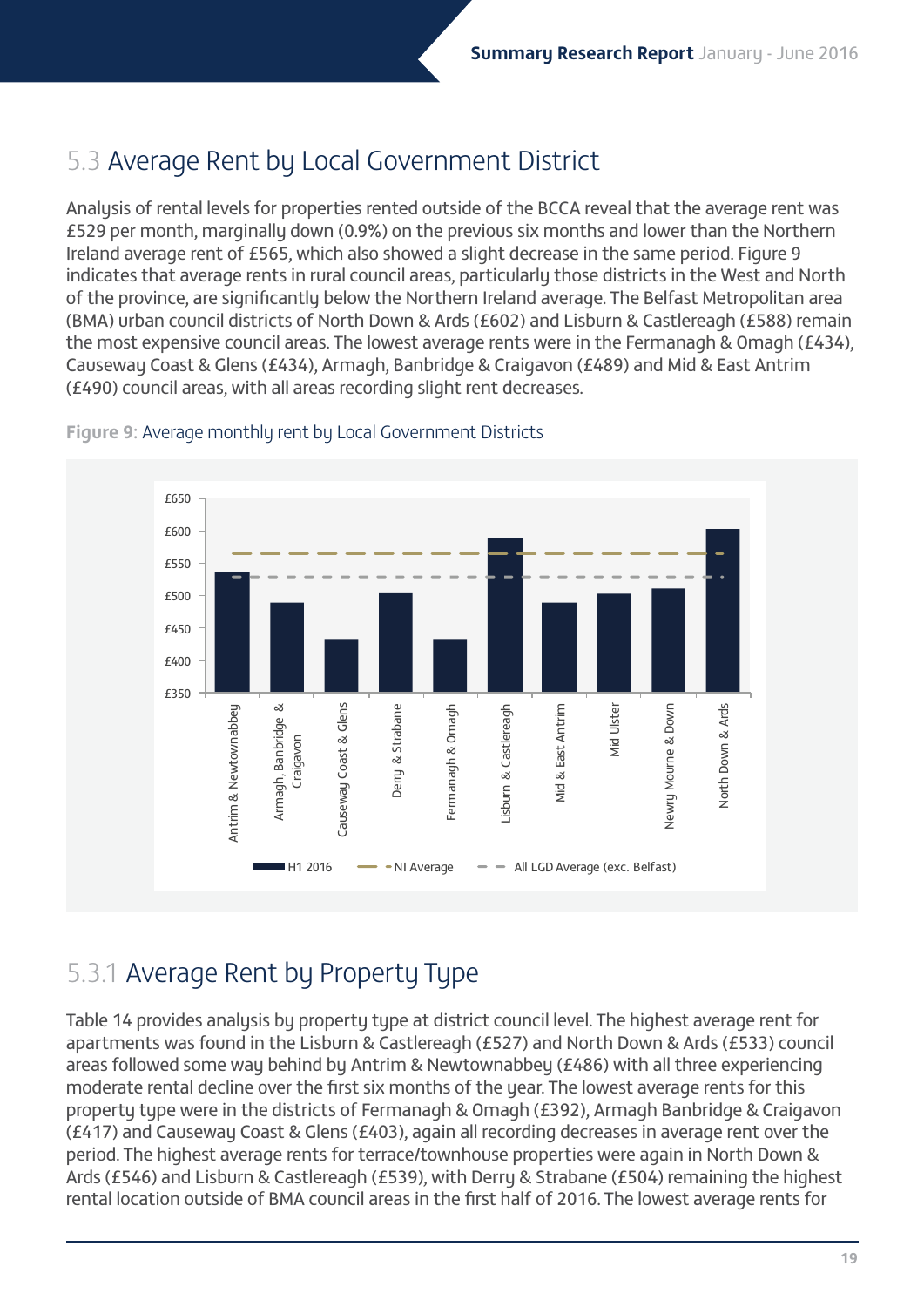terrace/townhouse properties were in Causeway Coast & Glens (£419) and Fermanagh & Omagh (£425), both exhibiting nominal decline. A similar trend is observed for semi-detached properties where the range of average rents was relatively narrow and the highest priced districts were again found in the BMA: North Down & Ards (£598) and Lisburn & Castlereagh (£595) which remained broadly the same as the previous half year, with Derry & Strabane (£560) the highest rental location for this property type outside of the BMA showing strong growth in this category. Although displaying growth, Fermanagh & Omagh (£453) and Causeway Coast & Glens (£411) were the lowest priced regions for semi-detached rental properties by some margin, highlighting the rent disparity between rural and urban contexts. For detached properties, the spread of average rent is generally much larger – ranging from £482 to £850. District council areas adjacent to Belfast exhibited the highest average rental for this type of property whilst Fermanagh & Omagh (£482), Causeway Coast & Glens (£536) and Mid Ulster (£560) were again amongst the lowest priced regions.

|                                   | Average Rent by Property Type (£) |                              |                                |                 |            |  |
|-----------------------------------|-----------------------------------|------------------------------|--------------------------------|-----------------|------------|--|
| <b>Council District</b>           | Apartment                         | Terrace/<br><b>Townhouse</b> | <b>Semi</b><br><b>Detached</b> | <b>Detached</b> | <b>All</b> |  |
| <b>Antrim &amp; Newtownabbey</b>  | £486                              | £484                         | £541                           | £760            | £537       |  |
| Armagh, Banbridge & Craigavon     | £417                              | £446                         | £513                           | £616            | £489       |  |
| <b>Causeway Coast &amp; Glens</b> | £403                              | £419                         | £411                           | £536            | £434       |  |
| <b>Derry &amp; Strabane</b>       | £451                              | £504                         | £560                           | £650            | £506       |  |
| <b>Fermanagh &amp; Omagh</b>      | £392                              | £425                         | £453                           | £482            | £434       |  |
| <b>Lisburn &amp; Castlereagh</b>  | £527                              | £539                         | £595                           | £761            | £588       |  |
| <b>Mid &amp; East Antrim</b>      | £460                              | £462                         | £524                           | £617            | £490       |  |
| Mid-Ulster                        | £414                              | £496                         | £511                           | £560            | £503       |  |
| <b>Newry Mourne &amp; Down</b>    | £462                              | £481                         | £513                           | £610            | £512       |  |
| <b>North Down &amp; Ards</b>      | £533                              | £546                         | £598                           | £850            | £602       |  |

### **Table 14:** Average monthly rent across Local Government Districts by property type

### 5.3.2 Average Rent by Number of Bedrooms

There is a small volume of one bedroom rental properties across the council areas outside of Belfast. The sample of one bedroom properties (Table 15) highlights a degree of clustering in rent structure within this category. Consistent with previous rent surveys, the highest average rent in this category was in North Down & Ards (£426), Lisburn & Castlereagh (£414) and Derry & Strabane (£392) where average rents remained similar in real terms. Unsurprisingly, the more rural areas such as Fermanagh & Omagh (£322), Causeway Coast & Glens (£359) and Armagh, Banbridge & Craigavon (£354) exhibit the lowest average monthly rent, although with evidence of rental increases in these areas. Analysis of two bedroom properties again shows a relative clustering of rents between £426 and £495, with the Belfast proximate areas of North Down & Ards (£534) and Lisburn & Castlereagh (£518), as outliers, having the highest average monthly rent. The lowest average rent for two bedroom properties was once again observed in Fermanagh & Omagh (£426) and Armagh Banbridge & Craigavon (£428) to the south and west, although both showed slight increases.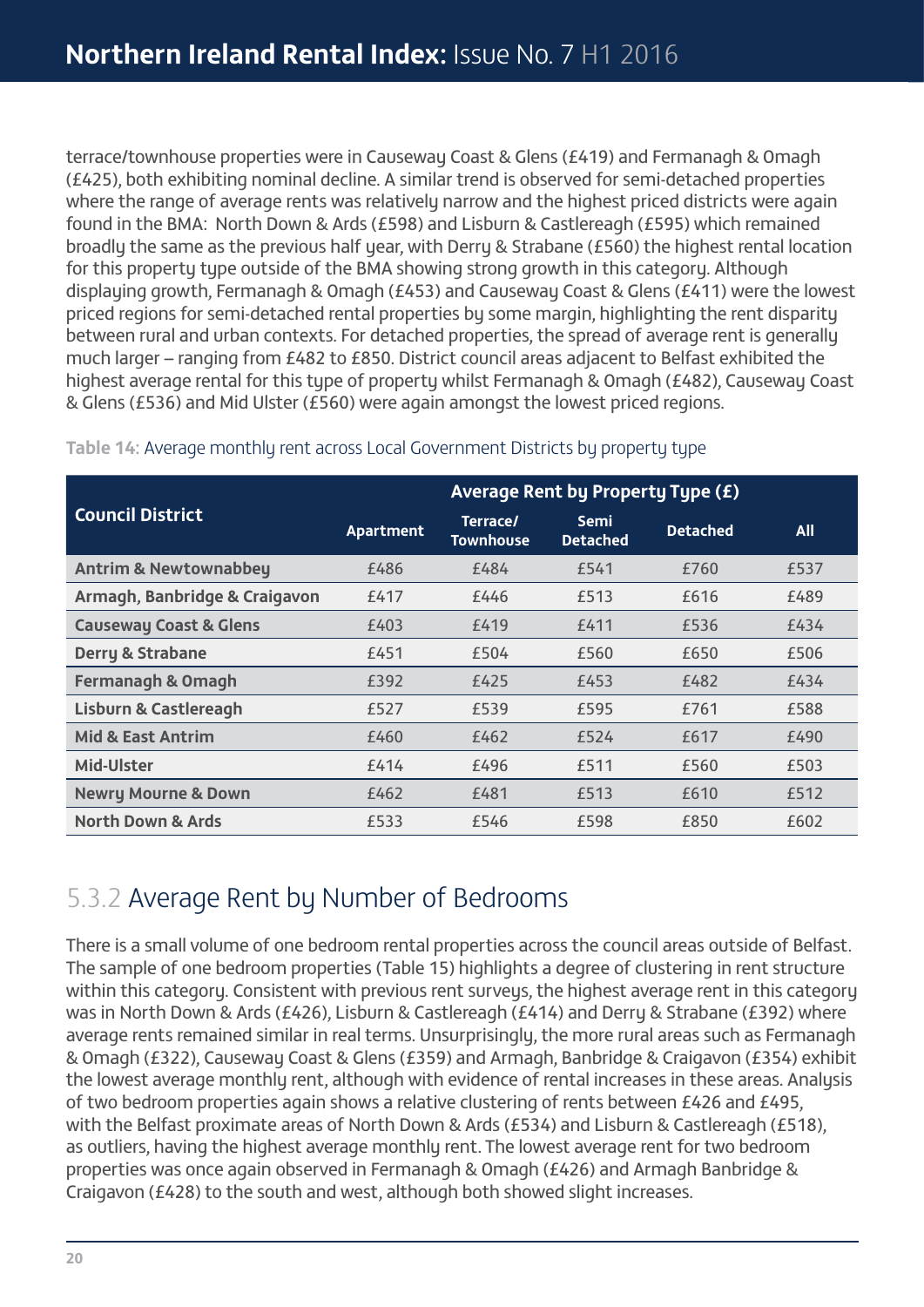The statistics show that the range of average rent for three bedroom properties remains relatively narrow. The highest average rents are in the BMA council areas of Lisburn & Castlereagh (£591) and North Down & Ards (£589), and in the northwest of the province, Derry & Strabane (£532); locations which have been characterised by slight increases in average rent. However, Fermanagh & Omagh (£459) and Causeway Coast & Glens (£459), experience rental decreases and once again exhibit the lowest average rent for three bedroom properties, followed by Armagh Banbridge & Craigavon (£495).

|                                   | Average Rent by Number of Bedrooms (£) |                |      |        |            |  |
|-----------------------------------|----------------------------------------|----------------|------|--------|------------|--|
| <b>Council District</b>           | 1                                      | $\overline{2}$ | 3    | $4/4+$ | <b>All</b> |  |
| <b>Antrim &amp; Newtownabbey</b>  | £365                                   | £495           | £525 | £803   | £537       |  |
| Armagh, Banbridge & Craigavon     | £354                                   | £428           | £495 | £642   | £489       |  |
| <b>Causeway Coast &amp; Glens</b> | £359                                   | £429           | £459 | £423   | £434       |  |
| <b>Derry &amp; Strabane</b>       | £392                                   | £493           | £532 | £616   | £506       |  |
| <b>Fermanagh &amp; Omagh</b>      | £322                                   | £426           | £459 | £544   | £434       |  |
| <b>Lisburn &amp; Castlereagh</b>  | £414                                   | £518           | £591 | £820   | £588       |  |
| <b>Mid &amp; East Antrim</b>      | £379                                   | £451           | £510 | £640   | £490       |  |
| Mid-Ulster                        | £358                                   | £452           | £512 | £598   | £503       |  |
| <b>Newry Mourne &amp; Down</b>    | £382                                   | £474           | £516 | £629   | £512       |  |
| <b>North Down &amp; Ards</b>      | £426                                   | £534           | £589 | £912   | £602       |  |

#### **Table 15:** Average monthly rent across Local Government Districts by number of bedrooms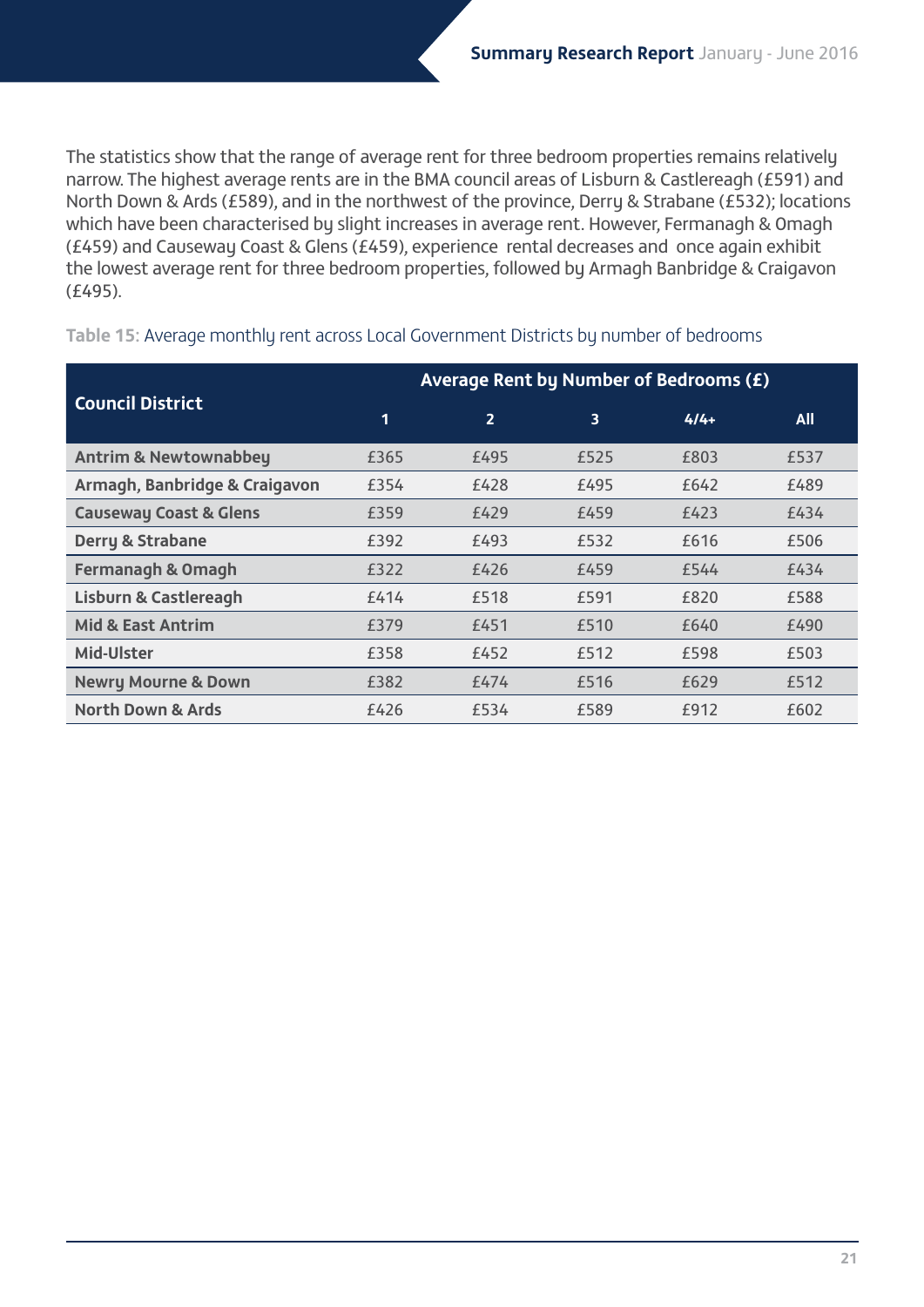## 6.0 Conclusion

Analysis of the results derived from the rental market performance in the first half of 2016 are broadly in keeping with the trends highlighted by previous reports, and a picture of resilience and stability in the market is apparent in terms of the volume of new lets and the average monthly rent.

The results for the period from January to June 2016 indicate an increase in the number of transactions and whilst not as high as the first half of 2015, the analysis suggests that the private rental sector continues to occupy a key position within the overall Northern Ireland residential market. The composition of properties let by type remains consistent with previous reports, with apartment and terrace/townhouses the dominant property types, collectively accounting for 72% of rental lets while two or three bedroomed properties take 79% of properties rented during the first half of 2016.

The analysis shows that average monthly rent (£565) during the first half of 2016 has not deviated dramatically from the picture identified in previous surveys. A slight increase in the proportion of properties let in higher rent bands has resulted in a 2.2% increase in average monthly rent over the year, but with a slight half-year downward readjustment by 0.5%. Some fluctuation in average rent is apparent; for both apartments and terrace/townhouses the average rents have decreased slightly over 6 months but when taken over a year have increased by 0.5% and 1.7% respectively. In contrast, semi-detached and detached properties are characterised by higher average rents over both the half year and annually, with detached properties displaying a particularly strong rental growth over the year (5.3%). Analysis by number of bedrooms, indicates annual rental increases with the exception of 4/4+ bedrooms which indicate a slight decrease in average rent (-1.3%).

In contrast to the greater volatility apparent in the house sales market during the first half of 2016, the private rental sector has been much more stable with little variation in the rental indices. Thus there has been something of a divergence between the rental indices and the house price index, which has not occurred since 2013 when the HPI lagged the rental indices.

As with previous surveys there is a discernible distinction in the rental market between that in the Belfast City Council area and the overall Northern Ireland picture. Again rents are higher in Belfast, with an average of £608, although the annual and half year rates of change are of similar magnitude and direction. Highest average rents are again apparent in the city centre (£751 per month) and lowest in North Belfast (£464) highlighting the significant spatial variations in rents across the city. In the local government areas outside of the Belfast City Council area highest average rents are again apparent in those council areas closest to Belfast namely North Down & Ards (£602), Lisburn & Castlereagh (£588) and Antrim & Newtownabbey (£537).

#### **Endnote**

i Rent statistics in PropertyNews.com are generally inclusive of rates. To ensure rent datasets are comparable, NIHE rent statistics for Housing Benefit in the PRS need to be adjusted upward to ensure consistency in average rents across the sample. Following wide and detailed analysis of the council areas, rates poundage and the range of adjustment required for each property type across the LGD areas, the research identified the median percentage adjustment for the NIHE datasets to be as follows: Apartments 11%; Detached 17%; Semi-Detached 13%; and Terrace 13%. It was observed that there was only slight variance in the range across the LGD areas and therefore the percentage uplift could be applied uniformly to the dataset across all LGD areas.